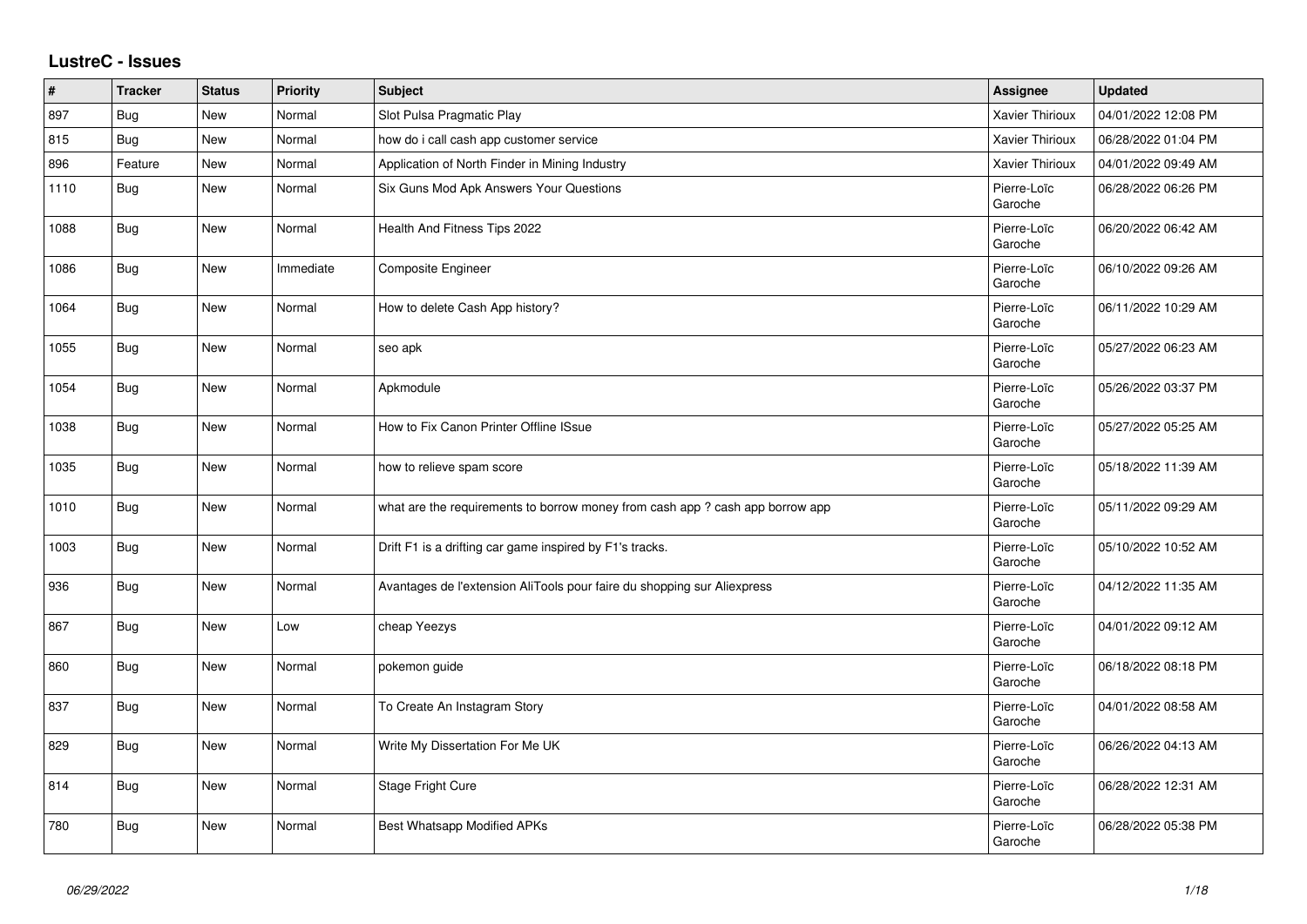| #   | <b>Tracker</b> | <b>Status</b> | <b>Priority</b> | <b>Subject</b>                                                                       | <b>Assignee</b>        | <b>Updated</b>      |
|-----|----------------|---------------|-----------------|--------------------------------------------------------------------------------------|------------------------|---------------------|
| 759 | Bug            | <b>New</b>    | Normal          | Canon IJ Network Tool                                                                | Pierre-Loïc<br>Garoche | 06/28/2022 01:57 PM |
| 727 | Bug            | <b>New</b>    | Normal          | Drive for speed simulator mod apk                                                    | Pierre-Loïc<br>Garoche | 06/27/2022 06:33 AM |
| 713 | Bug            | <b>New</b>    | High            | Why Cupcake 2048 is a addictive game?                                                | Pierre-Loïc<br>Garoche | 04/01/2022 09:34 AM |
| 707 | Bug            | New           | Normal          | Why Accounting Assignments Are Beneficial For The Students?                          | Pierre-Loïc<br>Garoche | 06/28/2022 07:29 AM |
| 685 | Bug            | <b>New</b>    | Low             | youtube thumbnail downloader                                                         | Pierre-Loïc<br>Garoche | 06/28/2022 04:26 AM |
| 674 | Bug            | New           | Normal          | The best game in 2021                                                                | Pierre-Loïc<br>Garoche | 06/28/2022 03:17 PM |
| 671 | Bug            | <b>New</b>    | Normal          | Hot games                                                                            | Pierre-Loïc<br>Garoche | 06/29/2022 12:40 AM |
| 663 | Bug            | New           | Normal          | Know how the Cash app twitches words in a detailed way.                              | Pierre-Loïc<br>Garoche | 06/28/2022 07:08 PM |
| 602 | Bug            | <b>New</b>    | Normal          | Best Essay Writing Service UK                                                        | Pierre-Loïc<br>Garoche | 06/29/2022 10:32 AM |
| 601 | Bug            | <b>New</b>    | Normal          | Best Essay Writing Service UK                                                        | Pierre-Loïc<br>Garoche | 06/29/2022 01:57 PM |
| 582 | Bug            | New           | Normal          | Cash App Won't Let Me Send Money If There Is A Low Balance Available                 | Pierre-Loïc<br>Garoche | 06/29/2022 03:01 PM |
| 571 | Bug            | <b>New</b>    | Normal          | How may the Cash app dispute your trade?                                             | Pierre-Loïc<br>Garoche | 06/29/2022 09:47 AM |
| 570 | Bug            | New           | Normal          | What is Sutton bank cash app customer service phone number?                          | Pierre-Loïc<br>Garoche | 06/28/2022 03:09 PM |
| 569 | Bug            | <b>New</b>    | Normal          | What is the incoming and outgoing mail server for Outlook IMAP settings?             | Pierre-Loïc<br>Garoche | 06/28/2022 07:38 PM |
| 534 | Bug            | New           | Normal          | Know how to initiate cash app refund by contacting the technical team                | Pierre-Loïc<br>Garoche | 06/29/2022 03:23 PM |
| 523 | Bug            | <b>New</b>    | Normal          | What Is The Right Google Account Recovery Aid To Regain Account Access?              | Pierre-Loïc<br>Garoche | 06/29/2022 03:04 PM |
| 501 | Bug            | New           | Normal          | How Do I Annihilate Cash App Transfer Failed Problems Effectively                    | Pierre-Loïc<br>Garoche | 06/29/2022 03:12 PM |
| 500 | Bug            | New           | Normal          | Simply contact the technical team, to find the solution to cash app refund problems. | Pierre-Loïc<br>Garoche | 06/29/2022 01:44 PM |
| 275 | Bug            | New           | Normal          | Activate Cash App Card With Or Without QR - Step By Step Guide                       | Pierre-Loïc<br>Garoche | 06/29/2022 01:48 PM |
| 251 | <b>Bug</b>     | New           | Normal          | All About Cash App Transfer Fail Problems                                            | Pierre-Loïc<br>Garoche | 06/29/2022 01:24 AM |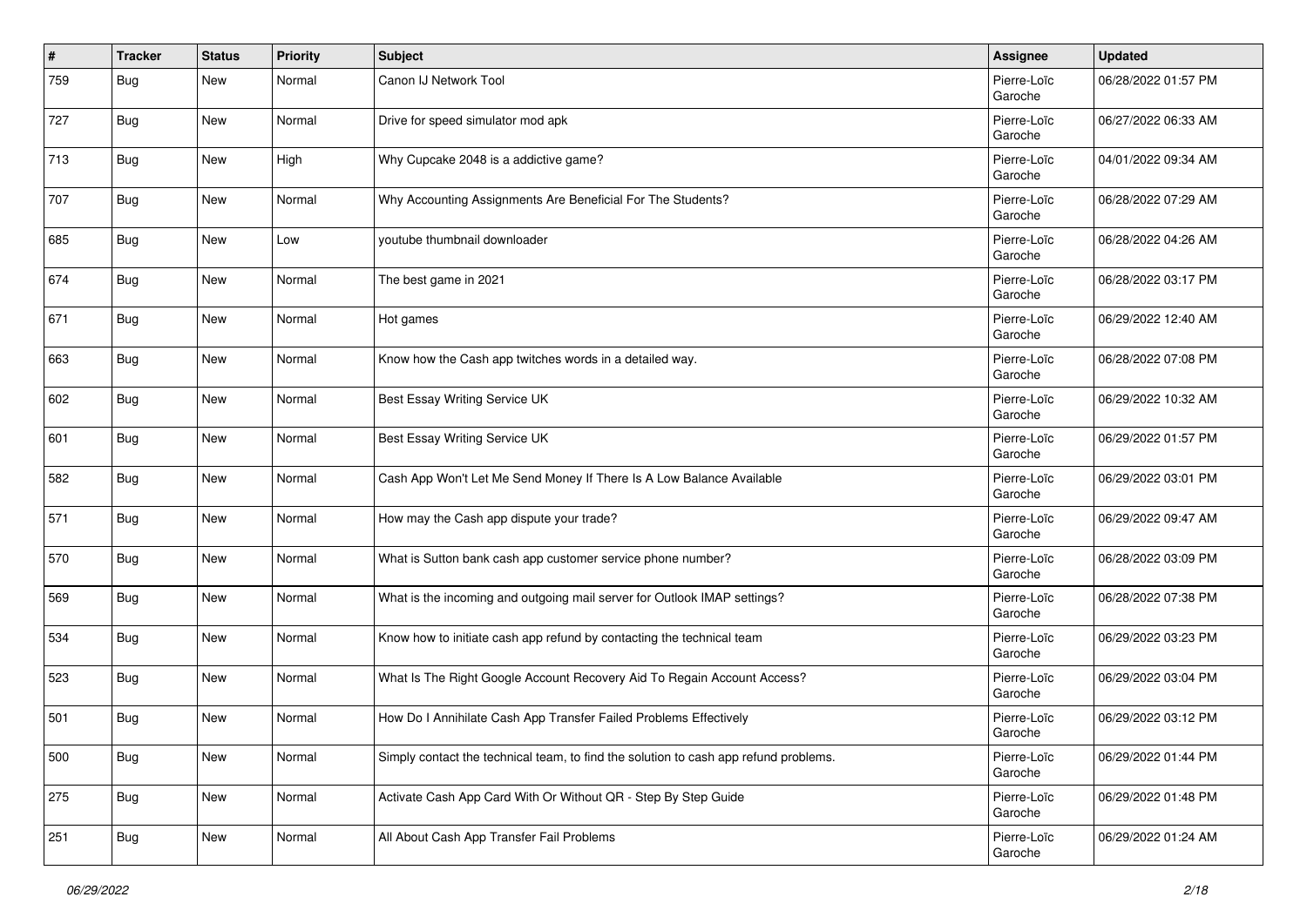| $\pmb{\#}$ | <b>Tracker</b> | <b>Status</b> | <b>Priority</b> | <b>Subject</b>                                                                       | <b>Assignee</b>        | <b>Updated</b>      |
|------------|----------------|---------------|-----------------|--------------------------------------------------------------------------------------|------------------------|---------------------|
| 249        | <b>Bug</b>     | New           | Normal          | Steps to Activate Cash App Card in Less then 2 Minutes - Get Information             | Pierre-Loïc<br>Garoche | 06/21/2022 07:52 PM |
| 231        | Bug            | New           | Normal          | Is the ringtone download difficult or not?                                           | Pierre-Loïc<br>Garoche | 06/28/2022 04:48 AM |
| 188        | <b>Bug</b>     | <b>New</b>    | Normal          | Why are university students buying assignments online?                               | Pierre-Loïc<br>Garoche | 06/29/2022 09:32 AM |
| 155        | Bug            | New           | Normal          | Cant access my cash app account                                                      | Pierre-Loïc<br>Garoche | 06/29/2022 01:55 PM |
| 120        | Bug            | <b>New</b>    | Normal          | ghfjtkx                                                                              | Pierre-Loïc<br>Garoche | 06/28/2022 04:35 AM |
| 92         | Bug            | <b>New</b>    | High            | expression should have been normalized in EMF backend                                | Pierre-Loïc<br>Garoche | 06/29/2022 12:05 AM |
| 88         | Bug            | New           | Normal          | kind2 output: When for node arguments                                                | Pierre-Loïc<br>Garoche | 06/28/2022 06:24 AM |
| 74         | Bug            | New           | Normal          | const is not supported inside contract                                               | Pierre-Loïc<br>Garoche | 06/29/2022 01:17 PM |
| 73         | Bug            | New           | Urgent          | properties ID is not set in Json in EMF backend                                      | Pierre-Loïc<br>Garoche | 06/27/2022 09:11 PM |
| 72         | Bug            | <b>New</b>    | Normal          | Simulinkd does not match Lustre using EMF backend when using nested Merge expression | Pierre-Loïc<br>Garoche | 04/01/2022 08:06 AM |
| 1100       | Feature        | <b>New</b>    | Low             | Food Products                                                                        | Pierre-Loïc<br>Garoche | 06/28/2022 09:40 AM |
| 960        | Feature        | New           | Normal          | Zooming Instagram Picture In Full HD                                                 | Pierre-Loïc<br>Garoche | 06/26/2022 07:18 AM |
| 931        | Feature        | <b>New</b>    | High            | Situs Judi Slot Online apel888                                                       | Pierre-Loïc<br>Garoche | 06/26/2022 01:07 AM |
| 868        | Feature        | <b>New</b>    | Normal          | What Is the Role of a Graphic Designer?                                              | Pierre-Loïc<br>Garoche | 04/01/2022 09:12 AM |
| 866        | Feature        | New           | Normal          | Northern Ireland Dissertation Writing Service                                        | Pierre-Loïc<br>Garoche | 04/01/2022 09:12 AM |
| 861        | Feature        | <b>New</b>    | Low             | <b>Understanding Situational Depression</b>                                          | Pierre-Loïc<br>Garoche | 04/01/2022 09:12 AM |
| 824        | Feature        | <b>New</b>    | Normal          | How to watch Fox News on my Smart TV or similar devices?                             | Pierre-Loïc<br>Garoche | 06/27/2022 08:32 PM |
| 823        | Feature        | New           | Normal          | How much does Disney Plus cost?                                                      | Pierre-Loïc<br>Garoche | 06/27/2022 04:05 AM |
| 803        | Feature        | New           | High            | Ketamine Online Store                                                                | Pierre-Loïc<br>Garoche | 06/29/2022 04:38 PM |
| 793        | Feature        | New           | Urgent          | Where can I find cheap FIFA coins?                                                   | Pierre-Loïc<br>Garoche | 06/28/2022 03:41 PM |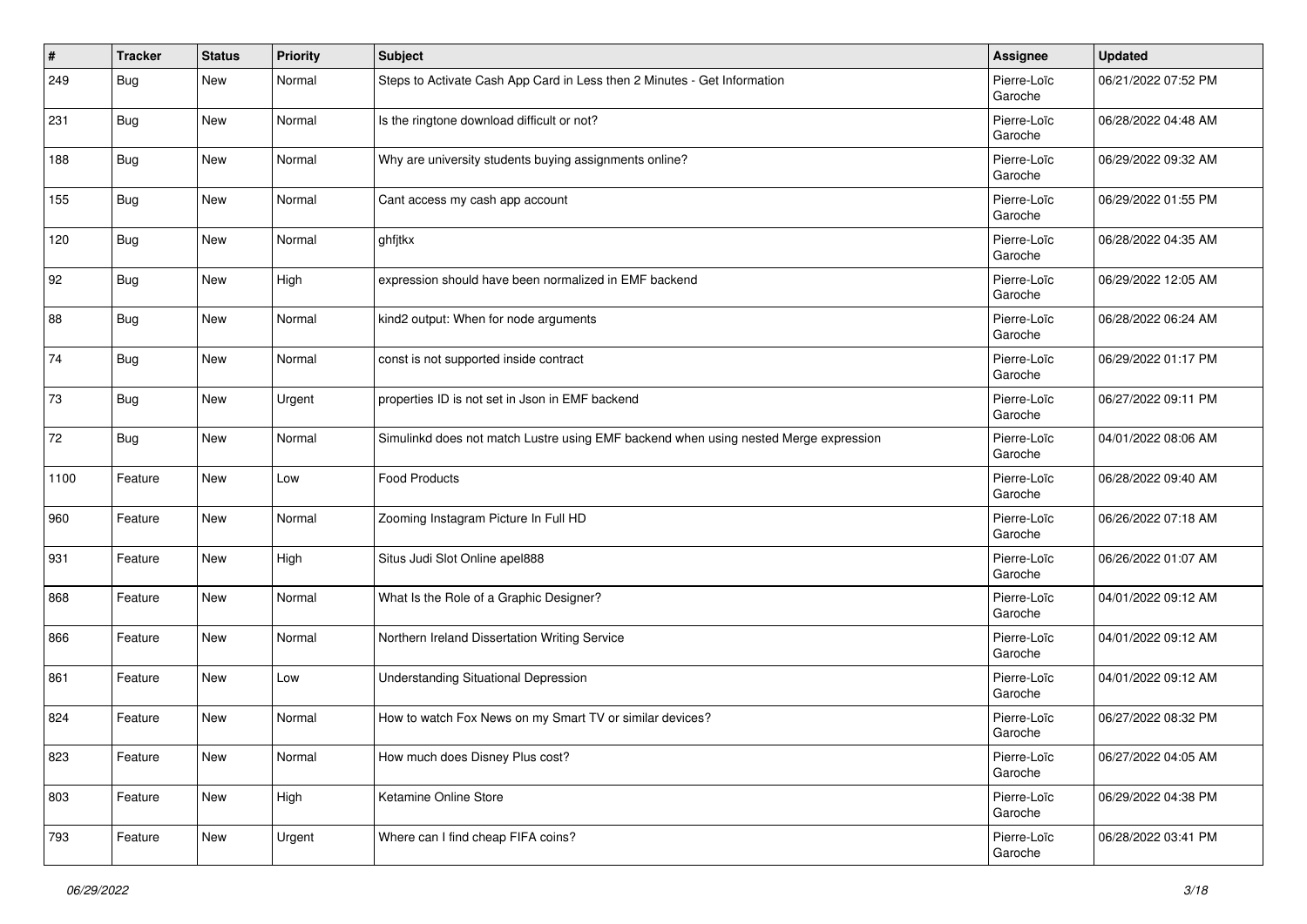| $\vert$ # | <b>Tracker</b> | <b>Status</b> | <b>Priority</b> | <b>Subject</b>                                                             | Assignee               | <b>Updated</b>      |
|-----------|----------------|---------------|-----------------|----------------------------------------------------------------------------|------------------------|---------------------|
| 779       | Feature        | New           | Normal          | Latest Whatsapp groups for Teens                                           | Pierre-Loïc<br>Garoche | 06/27/2022 08:15 PM |
| 606       | Feature        | New           | Normal          | Play unblocked cookie crush 3                                              | Pierre-Loïc<br>Garoche | 06/29/2022 01:42 AM |
| 578       | Feature        | New           | High            | Derrick Gore                                                               | Pierre-Loïc<br>Garoche | 06/28/2022 01:56 AM |
| 575       | Feature        | New           | Low             | cheap jordan replicas for sale                                             | Pierre-Loïc<br>Garoche | 06/29/2022 03:27 PM |
| 572       | Feature        | New           | Normal          | New features of WhatsApp Plus on Android phones                            | Pierre-Loïc<br>Garoche | 06/29/2022 04:10 PM |
| 521       | Feature        | New           | Normal          | Check out the Cash app Card balance for an overdraft.                      | Pierre-Loïc<br>Garoche | 06/29/2022 02:34 PM |
| 263       | Feature        | <b>New</b>    | Normal          | Wrecked Car Is Nothing But A Worthless                                     | Pierre-Loïc<br>Garoche | 06/29/2022 05:23 AM |
| 224       | Feature        | <b>New</b>    | Normal          | Instant Personal Loan                                                      | Pierre-Loïc<br>Garoche | 06/28/2022 04:40 PM |
| 216       | Feature        | New           | High            | Barry Keoghan                                                              | Pierre-Loïc<br>Garoche | 06/29/2022 08:05 AM |
| 63        | Feature        | <b>New</b>    | Normal          | Skip normalization step in mutation generation if it possible              | Pierre-Loïc<br>Garoche | 06/29/2022 08:54 AM |
| 1128      | <b>Bug</b>     | <b>New</b>    | Normal          | cvjvfbdi                                                                   | Hamza<br>Bourbouh      | 06/27/2022 01:52 PM |
| 976       | <b>Bug</b>     | New           | Normal          | How to delete the cash app account history right now?                      | Hamza<br>Bourbouh      | 06/28/2022 11:22 AM |
| 718       | Bug            | New           | High            | Solve Complex Accounting Assignments                                       | Hamza<br>Bourbouh      | 06/29/2022 01:20 PM |
| 536       | <b>Bug</b>     | New           | Normal          | How to check the balance on the cash app card                              | Hamza<br>Bourbouh      | 06/29/2022 01:17 PM |
| 162       | I Bug          | <b>New</b>    | Normal          | gfyuik9                                                                    | Hamza<br>Bourbouh      | 04/01/2022 08:01 AM |
| 1017      | Feature        | <b>New</b>    | Normal          | fleeing the complex                                                        | Hamza<br>Bourbouh      | 05/13/2022 06:33 AM |
| 1047      | <b>Bug</b>     | <b>New</b>    | Normal          | Opensea                                                                    | Corentin<br>Lauverjat  | 05/24/2022 02:32 PM |
| 818       | <b>Bug</b>     | New           | Normal          | Have you ever played a basketball game?                                    | Corentin<br>Lauverjat  | 04/01/2022 08:55 AM |
| 761       | Bug            | New           | Normal          | What is it about basketball that makes it so popular in the United States? | Corentin<br>Lauverjat  | 06/29/2022 06:51 AM |
| 264       | <b>Bug</b>     | New           | Normal          | We Buy Your Unwanted Car                                                   | Corentin<br>Lauverjat  | 06/28/2022 12:43 AM |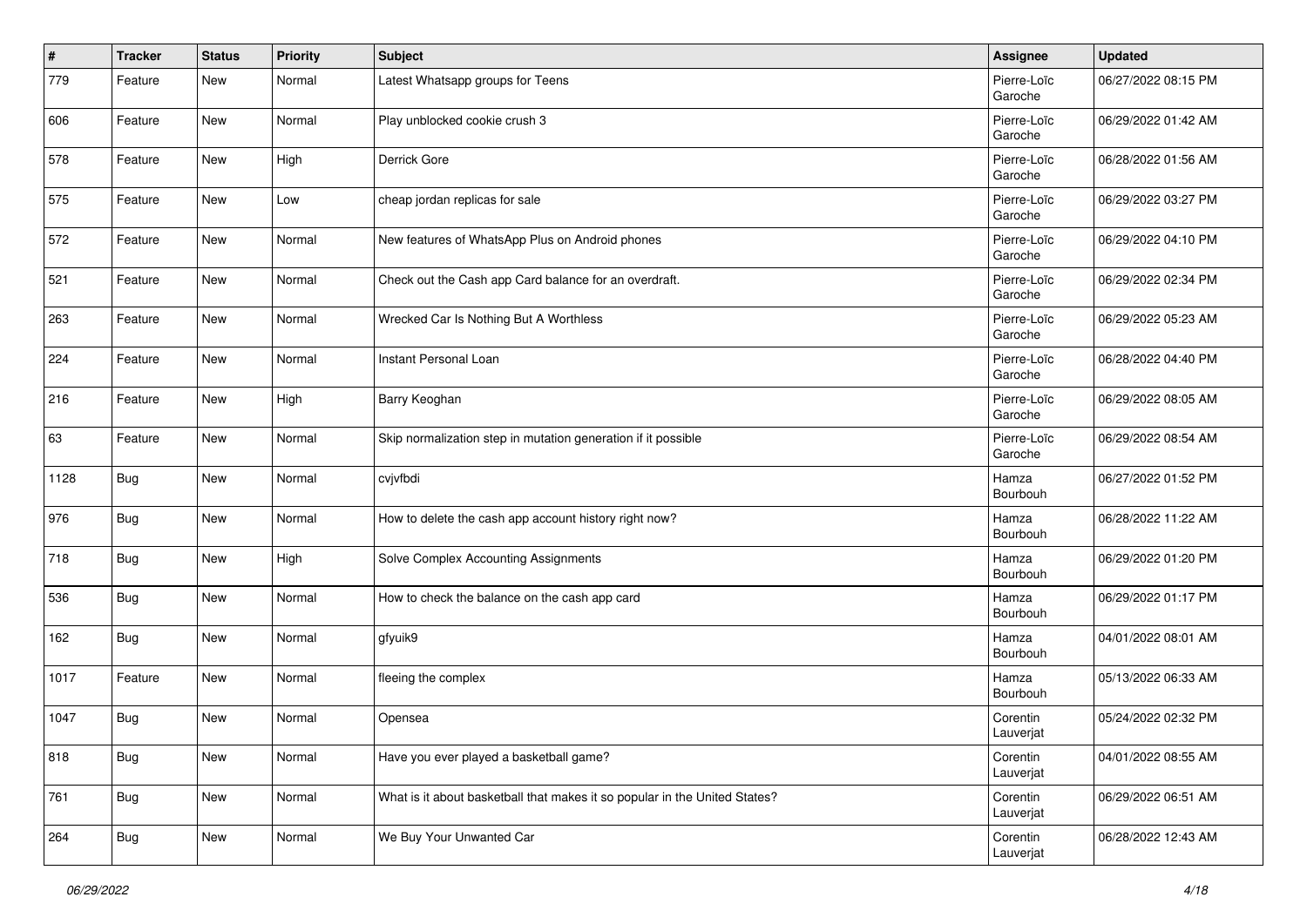| #    | <b>Tracker</b> | <b>Status</b> | <b>Priority</b> | <b>Subject</b>                                                                 | Assignee             | <b>Updated</b>      |
|------|----------------|---------------|-----------------|--------------------------------------------------------------------------------|----------------------|---------------------|
| 1093 | Bug            | New           | Normal          | Uniswap Exchange                                                               | Christophe<br>Garion | 06/14/2022 11:55 AM |
| 1074 | Bug            | New           | Normal          | Dissertation writing help at economical rates!                                 | Christophe<br>Garion | 06/06/2022 04:48 PM |
| 1000 | <b>Bug</b>     | New           | Normal          | Super easy way to zoom photos and upload to Instagram                          | Christophe<br>Garion | 06/28/2022 06:14 PM |
| 986  | Bug            | New           | Normal          | dbhdsvbhdf                                                                     | Christophe<br>Garion | 06/27/2022 04:12 PM |
| 955  | Bug            | New           | Normal          | How Long Does Verification Take On Cash App If You Apply For The Verification? | Christophe<br>Garion | 06/25/2022 10:50 PM |
| 939  | Bug            | New           | Normal          | Ability to change sound notifications                                          | Christophe<br>Garion | 06/27/2022 11:29 PM |
| 938  | Bug            | New           | Normal          | Would you like to have your own ringtone                                       | Christophe<br>Garion | 06/26/2022 09:54 PM |
| 858  | Bug            | New           | Normal          | opourid                                                                        | Christophe<br>Garion | 04/01/2022 09:13 AM |
| 805  | <b>Bug</b>     | New           | Normal          | Ketamine Online Store                                                          | Christophe<br>Garion | 06/28/2022 10:04 PM |
| 797  | <b>Bug</b>     | New           | Normal          | Psychedelic                                                                    | Christophe<br>Garion | 06/28/2022 11:11 PM |
| 723  | Bug            | New           | High            | The best horror game in 2021                                                   | Christophe<br>Garion | 06/28/2022 10:32 PM |
| 722  | Bug            | New           | Normal          | Vergrößern Sie Instagram-Fotos mit instazoom                                   | Christophe<br>Garion | 06/28/2022 07:21 AM |
| 694  | Bug            | New           | Normal          | How to Get Guidance On How To Cash App Withdrawal Limit?                       | Christophe<br>Garion | 06/29/2022 03:09 PM |
| 580  | <b>Bug</b>     | New           | High            | What is Narrative Essay?                                                       | Christophe<br>Garion | 06/26/2022 04:49 PM |
| 579  | Bug            | New           | Normal          | YOUR CV MAKES YOUR FIRST IMPRESSION                                            | Christophe<br>Garion | 06/27/2022 12:22 PM |
| 535  | <b>Bug</b>     | New           | Normal          | Getting Tangled Problems When You Try To Apply For Cash App Delete Account     | Christophe<br>Garion | 06/26/2022 04:51 PM |
| 498  | <b>Bug</b>     | New           | Normal          | Téléchargeur SoundCloud : SoundCloud en Mp3                                    | Christophe<br>Garion | 06/29/2022 09:41 AM |
| 270  | <b>Bug</b>     | New           | Normal          | Logo Mansion                                                                   | Christophe<br>Garion | 04/01/2022 08:20 AM |
| 153  | Bug            | New           | Normal          | urgent loan online                                                             | Christophe<br>Garion | 06/28/2022 12:49 AM |
| 152  | Bug            | New           | High            | professional bridal makeup artist                                              | Christophe<br>Garion | 06/26/2022 05:44 PM |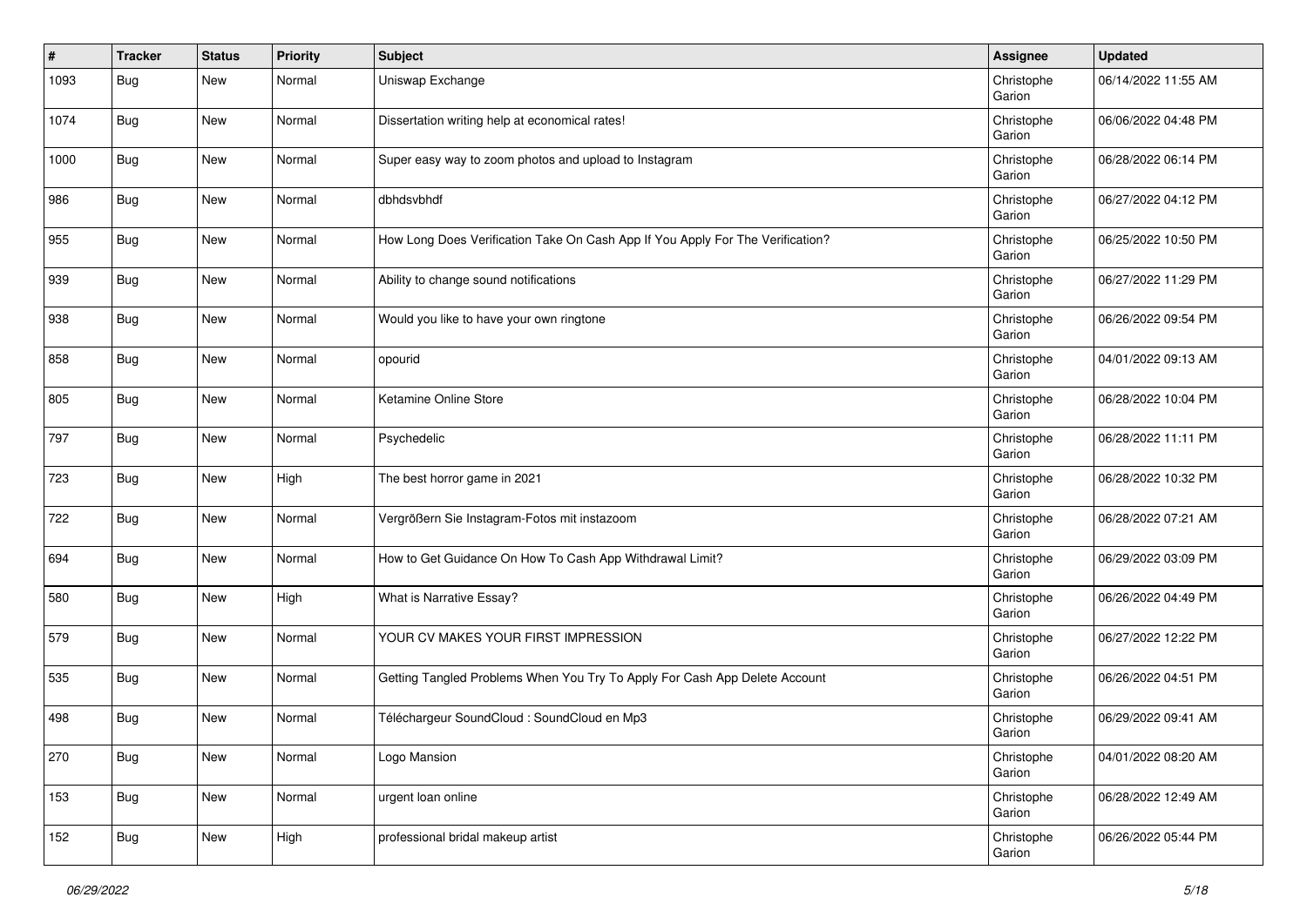| #    | <b>Tracker</b> | <b>Status</b> | Priority  | <b>Subject</b>                                                            | <b>Assignee</b>      | <b>Updated</b>      |
|------|----------------|---------------|-----------|---------------------------------------------------------------------------|----------------------|---------------------|
| 1109 | Feature        | New           | Normal    | Six Guns Mod Apk Answers Your Questions                                   | Christophe<br>Garion | 06/26/2022 09:12 AM |
| 1107 | Feature        | New           | High      | Where do you have to find an application to watch news and sports videos? | Christophe<br>Garion | 06/29/2022 10:16 AM |
| 1037 | Feature        | New           | Normal    | 1p lsd                                                                    | Christophe<br>Garion | 05/19/2022 05:25 AM |
| 899  | Feature        | New           | Normal    | Application of Optical Fiber Gyroscope                                    | Christophe<br>Garion | 04/02/2022 11:23 AM |
| 531  | Bug            | New           | Normal    | Cheap Assignment Writing Service UK                                       | Anonymous            | 06/29/2022 12:18 PM |
| 530  | Bug            | New           | Normal    | Cheap Assignment Writing Service UK                                       | Anonymous            | 06/28/2022 11:00 PM |
| 513  | <b>Bug</b>     | New           | Normal    | Unlock cash app account using the easy steps:                             | Anonymous            | 06/29/2022 04:45 PM |
| 486  | Bug            | New           | Low       | HP Wireless Printer Setup                                                 | Anonymous            | 06/29/2022 04:21 PM |
| 293  | Bug            | New           | Immediate | <b>CMT Direct Wix</b>                                                     | Anonymous            | 04/01/2022 07:21 AM |
| 274  | <b>Bug</b>     | New           | Normal    | How AI is transforming coupon marketing campaigns?                        | Anonymous            | 06/27/2022 01:54 PM |
| 269  | <b>Bug</b>     | New           | Normal    | Is there such a site for app design?                                      | Anonymous            | 06/29/2022 09:14 AM |
| 226  | Bug            | New           | Normal    | How to find reliable service reviews                                      | Anonymous            | 04/01/2022 08:46 AM |
| 203  | Bug            | New           | Low       | Airport Taxi Guildford                                                    | Anonymous            | 06/26/2022 06:03 PM |
| 167  | Bug            | New           | Normal    | instant loan without documents                                            | Anonymous            | 06/28/2022 07:35 PM |
| 118  | <b>Bug</b>     | New           | Normal    | golf                                                                      | Anonymous            | 06/28/2022 02:52 AM |
| 511  | Feature        | New           | Normal    | Fashion                                                                   | Anonymous            | 06/27/2022 12:17 AM |
| 510  | Feature        | New           | Normal    | Fashion                                                                   | Anonymous            | 06/29/2022 12:34 PM |
| 509  | Feature        | New           | Normal    | Fashion                                                                   | Anonymous            | 06/29/2022 11:19 AM |
| 281  | Feature        | New           | Normal    | what are the types of Ringtones?                                          | Anonymous            | 06/29/2022 10:43 AM |
| 1129 | <b>Bug</b>     | New           | Normal    | how to enable direct deposit on cash app?                                 |                      | 06/28/2022 10:44 AM |
| 1127 | <b>Bug</b>     | New           | Normal    | Is there any support to find Google Feud answers?                         |                      | 06/27/2022 04:27 AM |
| 1126 | Bug            | New           | Normal    | 1PLSD                                                                     |                      | 06/25/2022 09:36 AM |
| 1125 | <b>Bug</b>     | New           | Normal    | What is Wordscapes?                                                       |                      | 06/24/2022 09:05 AM |
| 1124 | Bug            | New           | Normal    | Cookie clicker unblocked                                                  |                      | 06/24/2022 05:14 AM |
| 1123 | <b>Bug</b>     | New           | Normal    | Where To Watch FIFA World Cup 2022                                        |                      | 06/24/2022 03:51 AM |
| 1122 | <b>Bug</b>     | New           | Normal    | Count the number of words on the Microsoft Word application in the phone  |                      | 06/23/2022 04:19 AM |
| 1121 | <b>Bug</b>     | New           | Normal    | LustreC do not run                                                        |                      | 06/22/2022 08:43 AM |
| 1120 | Bug            | New           | Normal    | Summary of 5 best coloring apps on phones                                 |                      | 06/26/2022 11:32 AM |
| 1119 | Bug            | New           | Normal    | Klondike Solitaire                                                        |                      | 06/27/2022 03:00 PM |
| 1118 | <b>Bug</b>     | New           | Normal    | Gameplay Minecraft                                                        |                      | 06/27/2022 10:33 AM |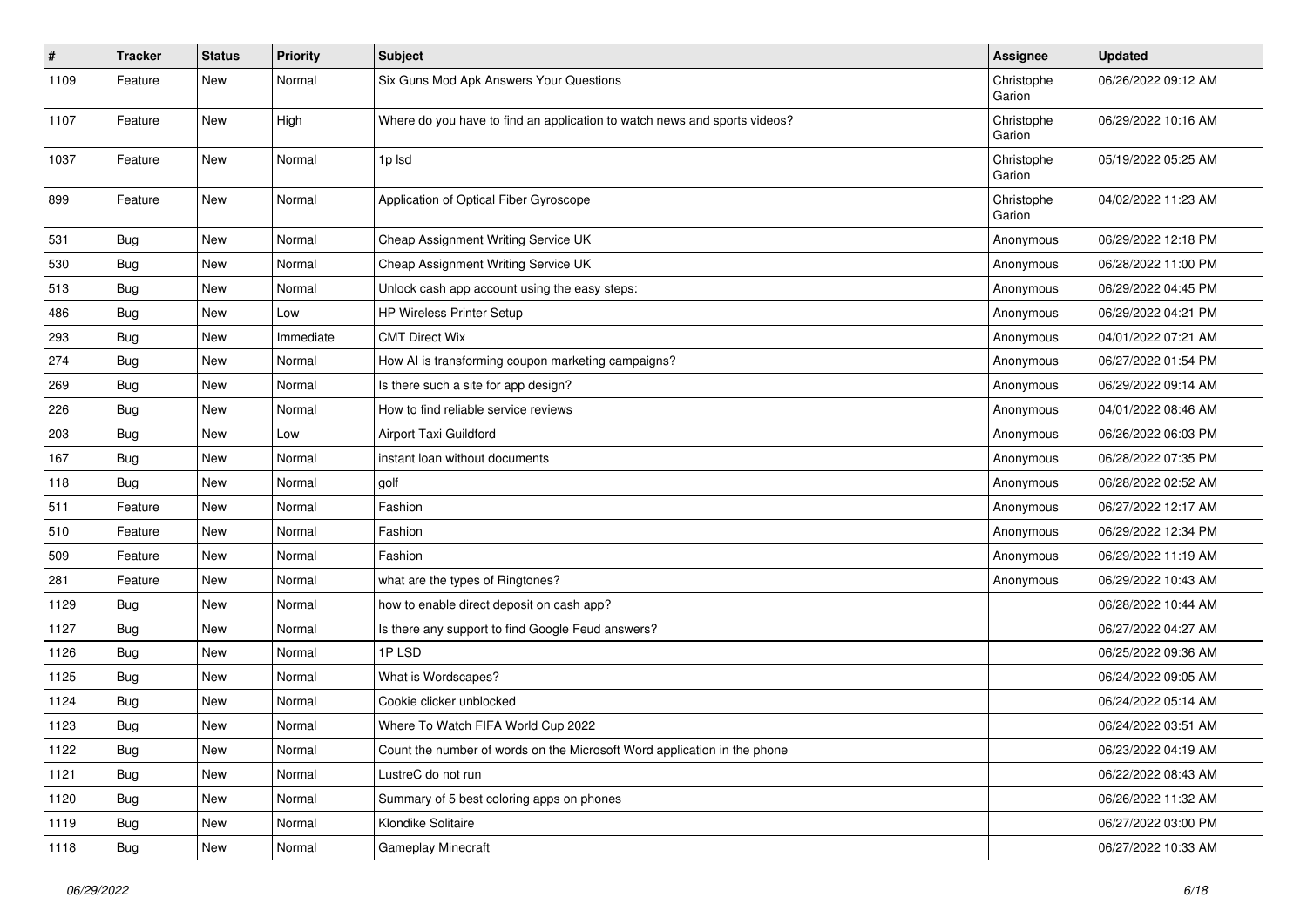| $\vert$ # | <b>Tracker</b> | <b>Status</b> | <b>Priority</b> | Subject                                                                                                                                                  | Assignee | <b>Updated</b>      |
|-----------|----------------|---------------|-----------------|----------------------------------------------------------------------------------------------------------------------------------------------------------|----------|---------------------|
| 1117      | <b>Bug</b>     | New           | Normal          | Equal Words - Word search game for PC and Windows Phone                                                                                                  |          | 06/29/2022 04:58 AM |
| 1116      | Bug            | New           | Normal          | ipTV smarts pro                                                                                                                                          |          | 06/29/2022 09:27 AM |
| 1115      | Bug            | New           | Normal          | How to access your saved favorite Tiktok                                                                                                                 |          | 06/28/2022 03:59 PM |
| 1114      | Bug            | New           | Normal          | To control the car, all you must do is click to go left or right and release the button to go straight.                                                  |          | 06/29/2022 09:05 AM |
| 1113      | Bug            | <b>New</b>    | Normal          | Press the button to control your car                                                                                                                     |          | 06/20/2022 12:09 PM |
| 1112      | Bug            | New           | Normal          | What Cash App Policy Says If Random Person Sent Me Money On Cash App?                                                                                    |          | 06/27/2022 02:39 AM |
| 1111      | Bug            | New           | Normal          | LOLBeans is a fun battle royale game where you race with other players while avoiding obstacles. Reach the<br>end of the course in competitive gameplay! |          | 06/26/2022 09:17 AM |
| 1108      | Bug            | <b>New</b>    | Normal          | Six Guns Mod Apk Answers Your Questions                                                                                                                  |          | 06/26/2022 06:26 PM |
| 1106      | Bug            | <b>New</b>    | Normal          | How Do I Get Cash App ++ Without Confronting Any Technical Glitches?                                                                                     |          | 06/25/2022 09:53 PM |
| 1105      | Bug            | New           | High            | What is Mahjong online?                                                                                                                                  |          | 06/28/2022 03:47 AM |
| 1104      | Bug            | New           | Normal          | Idle game fix bug                                                                                                                                        |          | 06/26/2022 06:52 PM |
| 1103      | Bug            | <b>New</b>    | Normal          | Idle game fix bug                                                                                                                                        |          | 06/25/2022 09:08 PM |
| 1102      | Bug            | New           | Normal          | Charlottesville Travel Guide ?                                                                                                                           |          | 06/26/2022 07:44 AM |
| 1101      | Bug            | New           | Normal          | How to Delete Cash App History at once?                                                                                                                  |          | 06/27/2022 01:33 PM |
| 1098      | Bug            | New           | Normal          | Life of a Fisherman                                                                                                                                      |          | 06/26/2022 05:16 PM |
| 1097      | Bug            | <b>New</b>    | Normal          | Race and experience new life.                                                                                                                            |          | 06/26/2022 04:22 PM |
| 1096      | Bug            | <b>New</b>    | Normal          | Race and experience new life.                                                                                                                            |          | 06/26/2022 06:07 PM |
| 1094      | Bug            | New           | Normal          | What time does direct deposit hit Cash App?                                                                                                              |          | 06/14/2022 03:27 PM |
| 1092      | Bug            | New           | Normal          | Ellison Estate Vineyard                                                                                                                                  |          | 06/20/2022 12:03 PM |
| 1091      | Bug            | New           | Normal          | Find family fun indoors and outdoors in the Jungfrau Region                                                                                              |          | 06/14/2022 09:33 AM |
| 1090      | Bug            | New           | Normal          | Pay Someone To Do My Assignment                                                                                                                          |          | 06/11/2022 03:15 PM |
| 1089      | Bug            | New           | Normal          | Pay Someone To Do My Assignment                                                                                                                          |          | 06/15/2022 04:44 AM |
| 1087      | Bug            | New           | Normal          | How do new writers start out?                                                                                                                            |          | 06/29/2022 10:43 AM |
| 1084      | Bug            | New           | Normal          | <b>Trippie Redd</b>                                                                                                                                      |          | 06/11/2022 09:05 AM |
| 1083      | Bug            | <b>New</b>    | Normal          | coin base review                                                                                                                                         |          | 06/11/2022 09:13 AM |
| 1082      | Bug            | New           | Normal          | Reset chime bank password without phone number                                                                                                           |          | 06/15/2022 11:56 AM |
| 1080      | <b>Bug</b>     | New           | Normal          | How to use Math Wallet   Nexo wallet   CoinTiger Exchange                                                                                                |          | 06/15/2022 11:56 AM |
| 1079      | Bug            | New           | Normal          | How to get cheap psychology assignment?                                                                                                                  |          | 06/15/2022 06:00 AM |
| 1078      | Bug            | New           | Normal          | What Bank Is Cash App On Plaid? Find Clarity And Assistance                                                                                              |          | 06/15/2022 11:56 AM |
| 1077      | Bug            | New           | Normal          | Les excellentes façons d'utiliser ces images                                                                                                             |          | 06/29/2022 12:54 PM |
| 1076      | Bug            | New           | Normal          | DedicatedHosting4u                                                                                                                                       |          | 06/11/2022 09:15 AM |
| 1073      | <b>Bug</b>     | New           | Normal          | Cricut Design Space                                                                                                                                      |          | 06/07/2022 09:34 PM |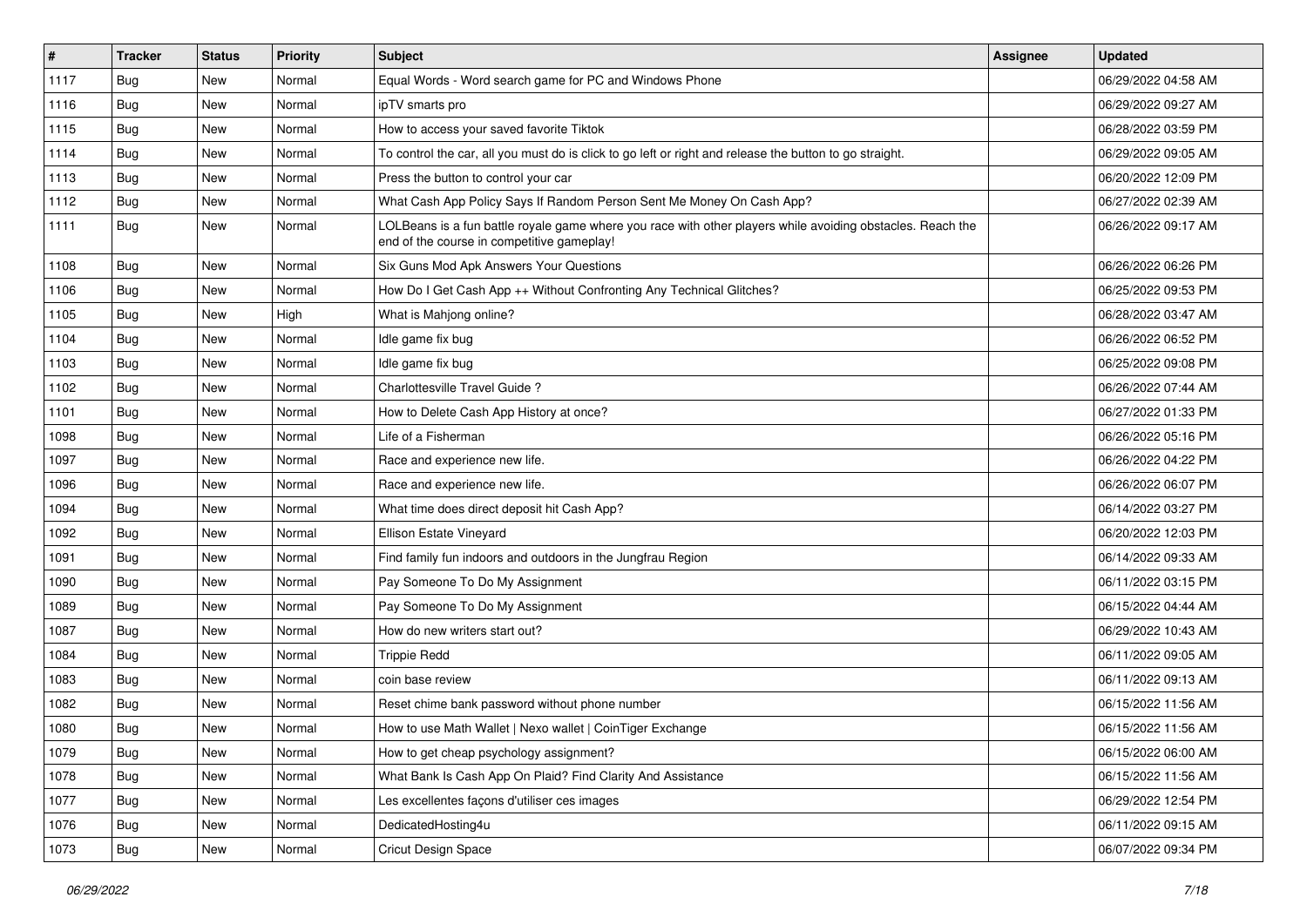| $\vert$ # | <b>Tracker</b> | <b>Status</b> | <b>Priority</b> | <b>Subject</b>                                                           | <b>Assignee</b> | <b>Updated</b>      |
|-----------|----------------|---------------|-----------------|--------------------------------------------------------------------------|-----------------|---------------------|
| 1072      | <b>Bug</b>     | New           | Normal          | ij.start canon                                                           |                 | 06/21/2022 06:56 PM |
| 1071      | <b>Bug</b>     | New           | Normal          | Cinema HD Review - Cinemahdv2.net                                        |                 | 06/21/2022 06:54 PM |
| 1069      | Bug            | New           | Normal          | how to get cash app support phone number 24*7 available                  |                 | 06/21/2022 08:36 PM |
| 1068      | <b>Bug</b>     | New           | Normal          | 123.hp.com/laserjet                                                      |                 | 05/31/2022 12:22 PM |
| 1067      | Bug            | New           | Normal          | Cricut.com/setup                                                         |                 | 05/31/2022 12:19 PM |
| 1065      | <b>Bug</b>     | New           | Normal          | The top foreign language training game in 2022                           |                 | 06/07/2022 04:05 AM |
| 1063      | Bug            | New           | Normal          | 123.hp.com/laserjet                                                      |                 | 05/28/2022 12:27 PM |
| 1062      | <b>Bug</b>     | New           | Normal          | Cricut.com/setup                                                         |                 | 05/28/2022 12:26 PM |
| 1061      | Bug            | New           | Normal          | Cricut.com/setup                                                         |                 | 05/28/2022 12:24 PM |
| 1060      | Bug            | New           | Normal          | How to Use Panda Helper to Speed Up Your iOS                             |                 | 05/28/2022 09:12 AM |
| 1059      | <b>Bug</b>     | New           | Normal          | 123.hp.com/laserjet                                                      |                 | 05/28/2022 08:29 AM |
| 1058      | Bug            | New           | Normal          | Cricut.com/setup                                                         |                 | 05/28/2022 08:28 AM |
| 1057      | Bug            | New           | Normal          | <b>CCPlay Education Edition APK</b>                                      |                 | 06/07/2022 04:07 AM |
| 1053      | <b>Bug</b>     | New           | Normal          | Game Geometry Dash                                                       |                 | 05/26/2022 11:30 AM |
| 1052      | Bug            | New           | Normal          | Build Now GG is a new battle royale game.                                |                 | 05/26/2022 04:24 AM |
| 1051      | Bug            | New           | Normal          | Dental Supplies USA                                                      |                 | 06/11/2022 09:20 PM |
| 1048      | <b>Bug</b>     | New           | Normal          | So zeigen Sie ein Instagram-Profilbild an und vergrößern es              |                 | 05/25/2022 06:56 AM |
| 1046      | Bug            | New           | Normal          | 123.hp.com/laserjet                                                      |                 | 05/24/2022 10:46 AM |
| 1045      | <b>Bug</b>     | New           | Normal          | Cricut.com/setup                                                         |                 | 05/24/2022 10:45 AM |
| 1044      | Bug            | New           | Normal          | Can I Disapprove If Random Person Sent Me Money On Cash App?             |                 | 05/26/2022 03:51 PM |
| 1043      | Bug            | New           | Normal          | What Is The Right Way To Troubleshoot Cash App Transfer Failed Problems? |                 | 05/25/2022 01:16 PM |
| 1042      | <b>Bug</b>     | New           | Normal          | How to set up direct deposit on cash app?                                |                 | 05/25/2022 01:17 PM |
| 1041      | Bug            | New           | Normal          | Count words in Word on the computer                                      |                 | 05/27/2022 02:16 PM |
| 1040      | <b>Bug</b>     | New           | Normal          | thabet                                                                   |                 | 05/19/2022 08:05 PM |
| 1039      | <b>Bug</b>     | New           | Normal          | How to Get Tickmill Bonuses for Free                                     |                 | 05/26/2022 05:43 PM |
| 1036      | Bug            | New           | Normal          | <b>VPS Material</b>                                                      |                 | 05/18/2022 09:34 PM |
| 1034      | <b>Bug</b>     | New           | Normal          | Download Teaching Feeling For Android                                    |                 | 05/20/2022 09:25 AM |
| 1033      | Bug            | New           | Normal          | The best slope 2 online games to play right now                          |                 | 05/17/2022 10:55 AM |
| 1032      | Bug            | New           | Normal          | How To Play The Wordle Game                                              |                 | 05/17/2022 10:37 AM |
| 1031      | Bug            | New           | Normal          | <b>IAFT Traders Union</b>                                                |                 | 05/16/2022 03:14 PM |
| 1030      | Bug            | New           | Normal          | <b>IAFT Traders Union</b>                                                |                 | 05/16/2022 03:13 PM |
| 1029      | Bug            | New           | Normal          | 5 Reasons Why People Love Coloring Pages?                                |                 | 05/16/2022 11:53 AM |
| 1028      | <b>Bug</b>     | New           | Normal          | The Best Free Online Game to Play with Friends                           |                 | 05/16/2022 05:00 AM |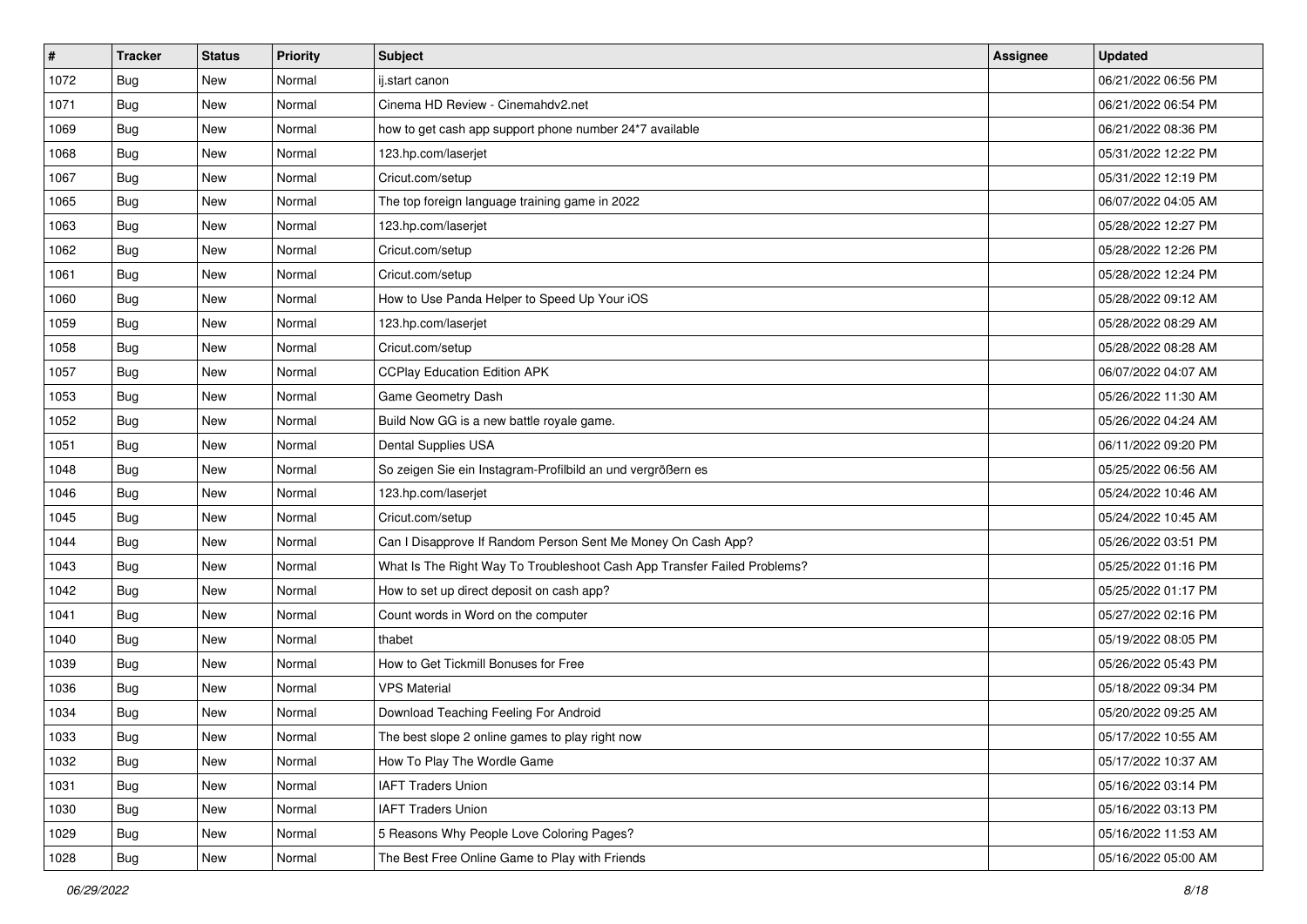| $\vert$ # | <b>Tracker</b> | <b>Status</b> | <b>Priority</b> | <b>Subject</b>                                                             | <b>Assignee</b> | <b>Updated</b>      |
|-----------|----------------|---------------|-----------------|----------------------------------------------------------------------------|-----------------|---------------------|
| 1027      | <b>Bug</b>     | New           | Normal          | Word hurdle: Viral and Fun Online Game                                     |                 | 06/25/2022 06:13 PM |
| 1026      | <b>Bug</b>     | New           | Normal          | New Puzzle Game for All Age - Dordle                                       |                 | 06/25/2022 06:17 PM |
| 1025      | Bug            | New           | Normal          | how to change the logo in wordpress                                        |                 | 06/25/2022 06:20 PM |
| 1024      | <b>Bug</b>     | New           | Normal          | How to choose the right broker                                             |                 | 06/25/2022 06:23 PM |
| 1023      | <b>Bug</b>     | New           | Normal          | Questions That Are Typically Asked About Trap The Cat                      |                 | 05/14/2022 03:51 AM |
| 1022      | <b>Bug</b>     | New           | Normal          | 123.hp.com/laserjet                                                        |                 | 05/13/2022 01:25 PM |
| 1021      | Bug            | New           | Normal          | Cricut.com/setup                                                           |                 | 05/26/2022 12:21 AM |
| 1020      | <b>Bug</b>     | New           | Normal          | Cricut.com/setup                                                           |                 | 05/13/2022 11:14 AM |
| 1019      | <b>Bug</b>     | New           | Normal          | Cricut.com/setup                                                           |                 | 05/13/2022 11:13 AM |
| 1018      | Bug            | New           | Normal          | So erhalten Sie ein kostenloses Hörbuch                                    |                 | 06/29/2022 11:27 AM |
| 1016      | <b>Bug</b>     | New           | Normal          | Klondike Solitaire                                                         |                 | 05/12/2022 09:03 AM |
| 1015      | Bug            | New           | Normal          | Is it possible to send books for free?                                     |                 | 05/11/2022 04:05 PM |
| 1014      | Bug            | New           | Normal          | how to get chime routing and account number ? chime routing number florida |                 | 05/11/2022 12:42 PM |
| 1013      | <b>Bug</b>     | New           | Normal          | ij.start canon                                                             |                 | 05/11/2022 11:31 AM |
| 1012      | <b>Bug</b>     | New           | Normal          | Cricut.com/setup                                                           |                 | 05/11/2022 11:30 AM |
| 1011      | Bug            | New           | Normal          | Summary of 10 best coloring apps on phones                                 |                 | 05/11/2022 10:58 AM |
| 1009      | <b>Bug</b>     | New           | Normal          | How to change routing number on Cash App?                                  |                 | 05/11/2022 07:13 AM |
| 1008      | Bug            | New           | Normal          | Who was the first black woman to anchor a newscast?                        |                 | 05/10/2022 03:13 PM |
| 1007      | <b>Bug</b>     | New           | Normal          | "ij.start canon                                                            |                 | 05/18/2022 10:40 AM |
| 1006      | <b>Bug</b>     | New           | Normal          | Cricut.com/setup                                                           |                 | 05/10/2022 01:22 PM |
| 1005      | Bug            | New           | High            | Nursing Assignment Help in UK                                              |                 | 05/13/2022 05:33 PM |
| 1004      | <b>Bug</b>     | New           | Normal          | you get to pinch and drag a man with a very flexible face                  |                 | 05/10/2022 10:59 AM |
| 1002      | Bug            | New           | Normal          | Chemistry Assignment Help                                                  |                 | 06/04/2022 09:58 AM |
| 1001      | <b>Bug</b>     | New           | Normal          | Venmo Keep Saying Error?                                                   |                 | 06/27/2022 02:20 AM |
| 999       | Bug            | New           | Normal          | Is there a way to find Google Feud answers?                                |                 | 06/28/2022 01:27 AM |
| 998       | Bug            | New           | Normal          | Is It Hard to Solve Wordle An                                              |                 | 06/27/2022 12:24 AM |
| 997       | <b>Bug</b>     | New           | Normal          | 123.hp.com/laserjet                                                        |                 | 06/28/2022 09:48 AM |
| 996       | <b>Bug</b>     | New           | Normal          | Cricut.com/setup                                                           |                 | 06/27/2022 07:12 AM |
| 993       | Bug            | New           | Normal          | IO Games Free Online                                                       |                 | 06/26/2022 09:41 AM |
| 992       | Bug            | New           | Normal          | So vergrößern Sie Ihr Instagram-Profilbild                                 |                 | 06/26/2022 11:29 PM |
| 991       | Bug            | New           | Normal          | <b>MDMA MOLLY</b>                                                          |                 | 05/03/2022 12:03 AM |
| 990       | Bug            | New           | Normal          | Mushrooms                                                                  |                 | 06/26/2022 05:41 AM |
| 989       | <b>Bug</b>     | New           | Normal          | Barewoods Wax Cigar                                                        |                 | 06/26/2022 09:19 AM |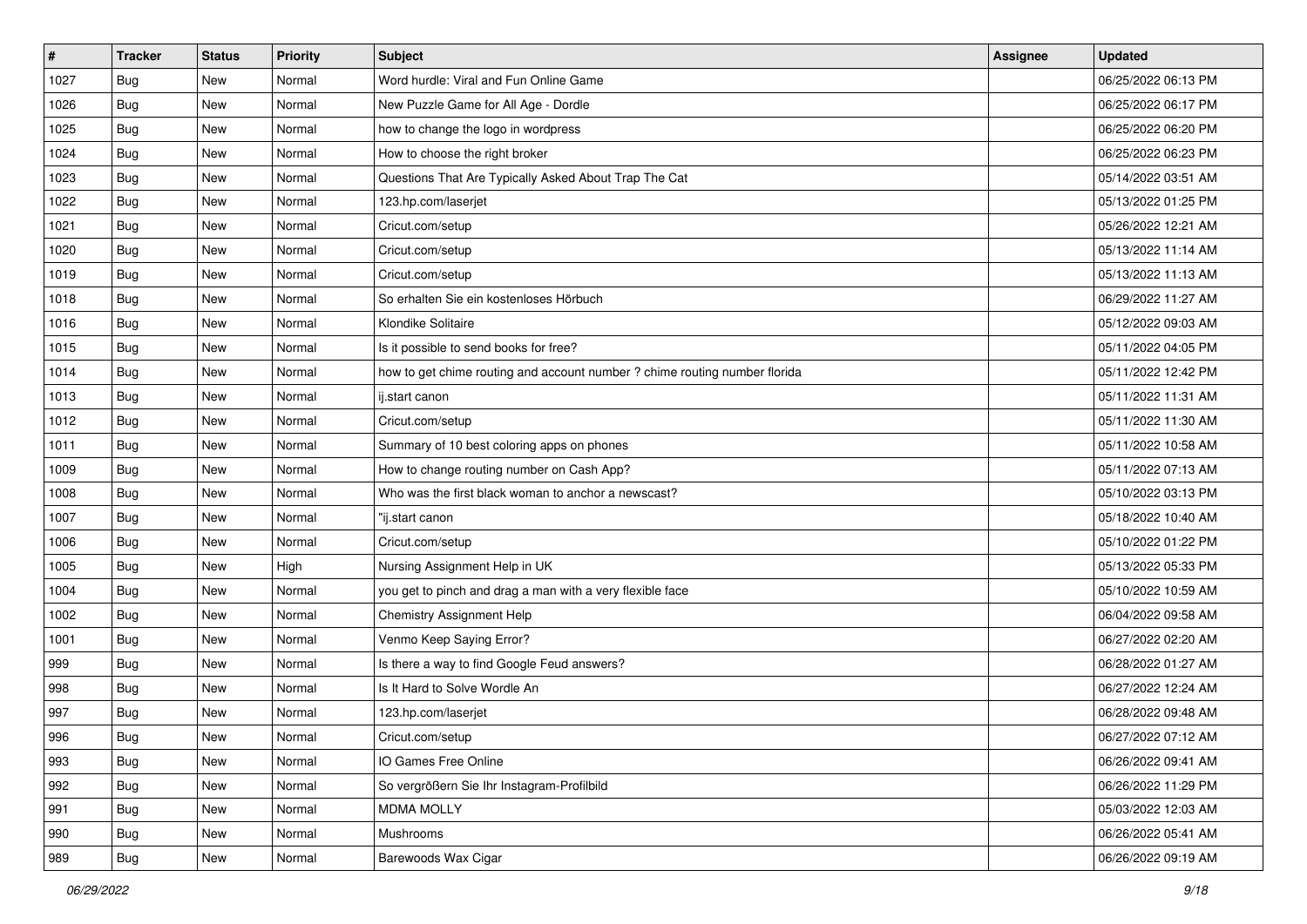| #   | <b>Tracker</b> | <b>Status</b> | Priority | Subject                                                                                | Assignee | <b>Updated</b>      |
|-----|----------------|---------------|----------|----------------------------------------------------------------------------------------|----------|---------------------|
| 988 | <b>Bug</b>     | New           | Normal   | <b>Medicinal Mushrooms</b>                                                             |          | 06/27/2022 09:33 AM |
| 987 | <b>Bug</b>     | New           | Normal   | <b>Medicinal Mushrooms</b>                                                             |          | 06/27/2022 07:13 PM |
| 985 | Bug            | New           | Normal   | Find out the vitality of Facebook Phone Number:                                        |          | 06/27/2022 05:39 AM |
| 984 | <b>Bug</b>     | New           | Normal   | How to disable, permanently delete Twitter account on phone, PC                        |          | 06/26/2022 08:28 AM |
| 983 | Bug            | New           | Normal   | Finding issue in tekken 3 game?                                                        |          | 06/28/2022 03:26 AM |
| 982 | <b>Bug</b>     | New           | Normal   | Five sites that let you download free scenarios for your iPhone                        |          | 05/07/2022 09:34 PM |
| 981 | Bug            | New           | Normal   | VidMate Mod APK                                                                        |          | 06/28/2022 11:24 AM |
| 980 | <b>Bug</b>     | New           | Normal   | Free Gas Cards for the Unemployed                                                      |          | 06/28/2022 02:54 PM |
| 979 | <b>Bug</b>     | New           | Normal   | Free Gas Cards for the Unemployed                                                      |          | 06/25/2022 09:02 PM |
| 978 | Bug            | New           | Normal   | Delamore Lodge is a place to stay.                                                     |          | 06/27/2022 04:57 AM |
| 977 | <b>Bug</b>     | New           | Normal   | Fans of the Old Country will like this book.                                           |          | 06/26/2022 05:54 AM |
| 975 | Bug            | New           | Normal   | Payback 2 Mod APK                                                                      |          | 05/05/2022 10:56 AM |
| 974 | Bug            | New           | Normal   | Watch NCAA Football Live Streaming Free                                                |          | 06/26/2022 05:33 PM |
| 972 | <b>Bug</b>     | New           | Normal   | How To Borrow Money From The Cash App? Get To Know About The Same                      |          | 04/25/2022 07:30 AM |
| 971 | <b>Bug</b>     | New           | Normal   | How Do I Check Balance On Cash App Card With Optimum Ease?                             |          | 06/27/2022 08:16 PM |
| 970 | Bug            | New           | Normal   | The Amount Of Time Does Cash App Direct Deposit Time Take?                             |          | 06/26/2022 07:32 PM |
| 969 | <b>Bug</b>     | New           | Normal   | Watch NCAA Football Live Match Free                                                    |          | 06/28/2022 01:31 PM |
| 966 | Bug            | New           | Normal   | How to Download the Filmes                                                             |          | 06/27/2022 03:25 AM |
| 965 | <b>Bug</b>     | New           | Normal   | Go with cash app customer service to know where I can load my cash app card            |          | 06/28/2022 04:30 AM |
| 964 | <b>Bug</b>     | New           | Normal   | Can I Fix Cash App Transfer Failed Issues By Adding Sufficient Funds?                  |          | 06/26/2022 07:21 AM |
| 962 | <b>Bug</b>     | New           | Normal   | Kostenlose Hörbücher                                                                   |          | 06/26/2022 10:45 PM |
| 961 | Bug            | New           | Normal   | TeaTv is an Android                                                                    |          | 06/26/2022 02:02 PM |
| 959 | Bug            | New           | Normal   | Get connected with cash app team-How to get money off cash app at walmart without card |          | 06/27/2022 08:52 AM |
| 958 | <b>Bug</b>     | New           | Normal   | Avail Cash app support service to know Sutton bank cash app number                     |          | 06/26/2022 08:46 AM |
| 957 | Bug            | New           | Normal   | From Where I Can Get Cheap Writing Services?                                           |          | 04/20/2022 05:06 AM |
| 956 | Bug            | New           | Normal   | FNF Free Mods Online                                                                   |          | 06/25/2022 09:59 PM |
| 954 | <b>Bug</b>     | New           | Normal   | AZ Screen Recorder Mod                                                                 |          | 06/25/2022 11:24 PM |
| 953 | I Bug          | New           | Normal   | Manga Dogs - Read Your Favorite Comics on Your Smartphone                              |          | 06/27/2022 03:53 PM |
| 952 | Bug            | New           | Normal   | Canon IJ Network Tool                                                                  |          | 06/26/2022 10:35 AM |
| 951 | <b>Bug</b>     | New           | Normal   | Canon.com/ijsetup                                                                      |          | 06/27/2022 07:56 PM |
| 950 | Bug            | New           | Normal   | ij.start canon                                                                         |          | 06/26/2022 04:35 AM |
| 949 | Bug            | New           | Normal   | <b>Educational Games</b>                                                               |          | 06/15/2022 09:11 PM |
| 948 | <b>Bug</b>     | New           | Normal   | Canon IJ Network Tool                                                                  |          | 06/27/2022 09:30 PM |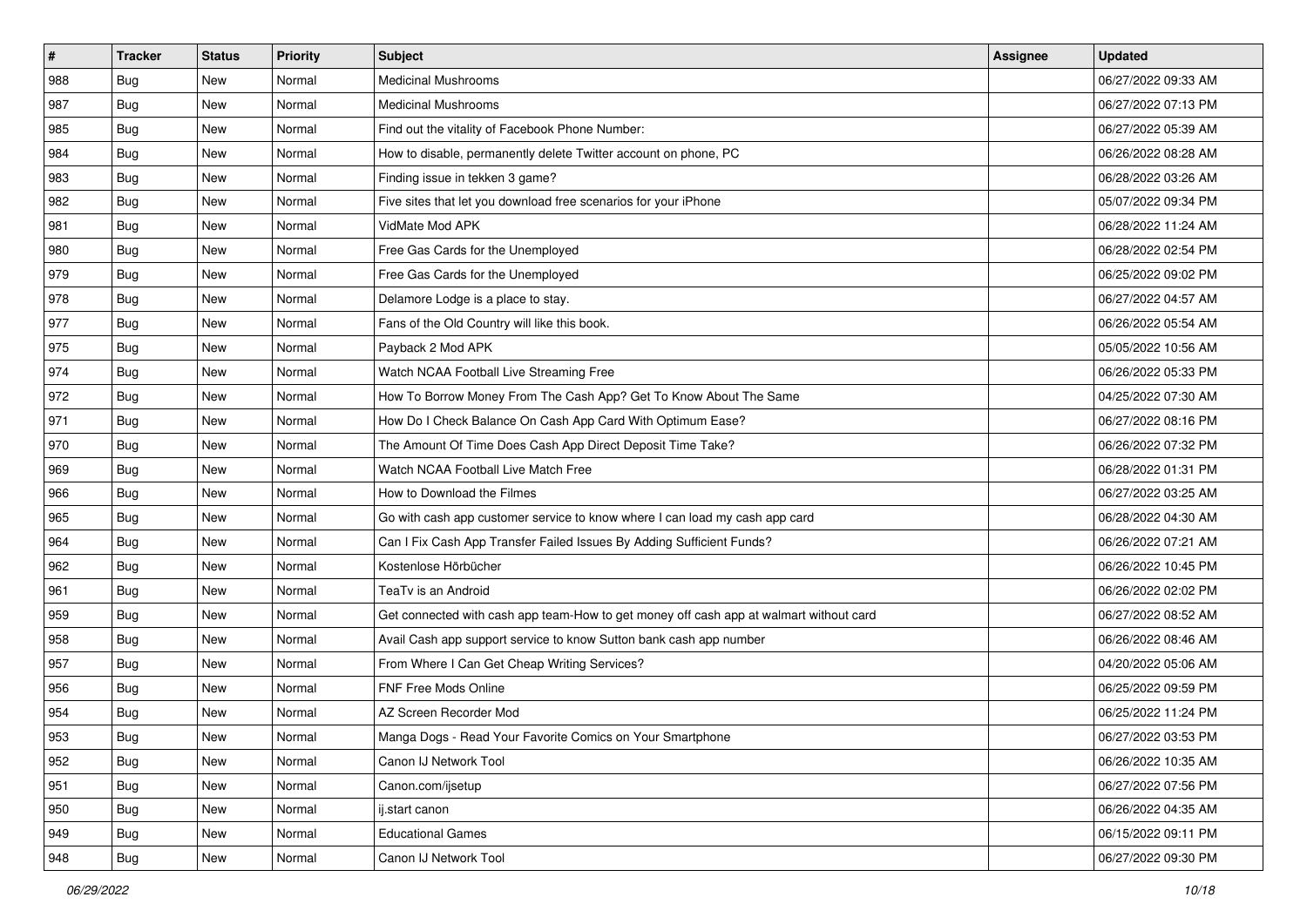| #             | <b>Tracker</b> | <b>Status</b> | Priority | <b>Subject</b>                                                                   | Assignee | <b>Updated</b>      |
|---------------|----------------|---------------|----------|----------------------------------------------------------------------------------|----------|---------------------|
| 947           | <b>Bug</b>     | New           | Normal   | is Disney Now and Disney Plus different?                                         |          | 04/14/2022 09:53 AM |
| 946           | <b>Bug</b>     | New           | Normal   | What is Plex and Is Plex Legal?                                                  |          | 06/26/2022 05:23 AM |
| 945           | Bug            | New           | Normal   | TikTok 18 Mod Apk For Your Android                                               |          | 04/13/2022 09:32 AM |
| 943           | <b>Bug</b>     | New           | Normal   | ij.start canon                                                                   |          | 04/13/2022 08:52 AM |
| 942           | Bug            | New           | Normal   | Canon IJ Network Tool                                                            |          | 04/13/2022 08:45 AM |
| 941           | <b>Bug</b>     | New           | Normal   | is Disney Now and Disney Plus different?                                         |          | 06/26/2022 12:10 PM |
| 940           | Bug            | New           | Normal   | What is Plex and Is Plex Legal?                                                  |          | 06/26/2022 04:50 PM |
| 935           | <b>Bug</b>     | New           | Normal   | MovieBox Pro Apk - Watch Movies and TV Shows on Your Android Phone               |          | 06/26/2022 04:11 AM |
| 934           | <b>Bug</b>     | New           | Normal   | MovieBox Pro Apk - Watch Movies and TV Shows on Your Android Phone               |          | 05/10/2022 11:01 AM |
| 933           | Bug            | New           | Normal   | How Can I Watch Movies on My Mobile Phone                                        |          | 06/24/2022 12:55 AM |
| 932           | <b>Bug</b>     | New           | Normal   | The best epic, long-playing PC games will consume days of your life.             |          | 05/15/2022 07:44 PM |
| 930           | Bug            | New           | Normal   | The best free games online                                                       |          | 04/12/2022 09:05 AM |
| 929           | Bug            | New           | Normal   | Canon IJ Network Tool                                                            |          | 04/12/2022 08:32 AM |
| 928           | <b>Bug</b>     | New           | Normal   | How Does Sutton Bank Cash App Customer Service Help In Answering Your Questions? |          | 04/12/2022 11:36 AM |
| 926           | <b>Bug</b>     | New           | Normal   | tavor 7                                                                          |          | 06/22/2022 05:08 PM |
| 925           | Bug            | New           | Normal   | tavor 7                                                                          |          | 06/15/2022 03:45 AM |
| 924           | <b>Bug</b>     | New           | Normal   | buy tec 9                                                                        |          | 04/11/2022 02:54 PM |
| 923           | Bug            | New           | Normal   | frenchies for sale                                                               |          | 04/11/2022 02:35 PM |
| 922           | <b>Bug</b>     | New           | Normal   | Why Is The Need For Assignment Writing Services?                                 |          | 06/29/2022 01:32 PM |
| 921           | <b>Bug</b>     | New           | Normal   | Canon IJ Network Tool                                                            |          | 04/11/2022 09:00 AM |
| 920           | <b>Bug</b>     | New           | Normal   | Where I Can Get Essay Writing Services?                                          |          | 04/11/2022 08:35 AM |
| 918           | <b>Bug</b>     | New           | Normal   | Antivirus for IOS                                                                |          | 06/16/2022 10:36 PM |
| 917           | Bug            | New           | Normal   | Random Person Sent Me Money on Cash App-find solution?                           |          | 04/09/2022 12:32 PM |
| 916           | <b>Bug</b>     | New           | Normal   | How long does it take to write a book?                                           |          | 04/07/2022 12:15 PM |
| 915           | Bug            | New           | Normal   | Finance dissertation writing                                                     |          | 04/07/2022 09:22 AM |
| 914           | Bug            | New           | Normal   | Wordle: how to play fashion games for free?                                      |          | 04/07/2022 08:30 AM |
| 913           | <b>Bug</b>     | New           | Normal   | Canon IJ Network Tool                                                            |          | 04/07/2022 06:21 AM |
| 912           | Bug            | New           | Normal   | Cuphead Mobile Game Review                                                       |          | 06/09/2022 10:14 AM |
| 911           | Bug            | New           | Normal   | Aluminum Windows & Doors                                                         |          | 04/06/2022 08:10 PM |
| 910           | <b>Bug</b>     | New           | Normal   | Each content looks unisize or not formated                                       |          | 04/06/2022 11:21 AM |
| $ 909\rangle$ | Bug            | New           | Normal   | Toca Life World APK                                                              |          | 04/06/2022 04:52 AM |
| 908           | Bug            | New           | Normal   | Toca Life World APK                                                              |          | 04/06/2022 03:18 AM |
| 907           | <b>Bug</b>     | New           | Normal   | Canon IJ Network Tool                                                            |          | 04/04/2022 10:43 AM |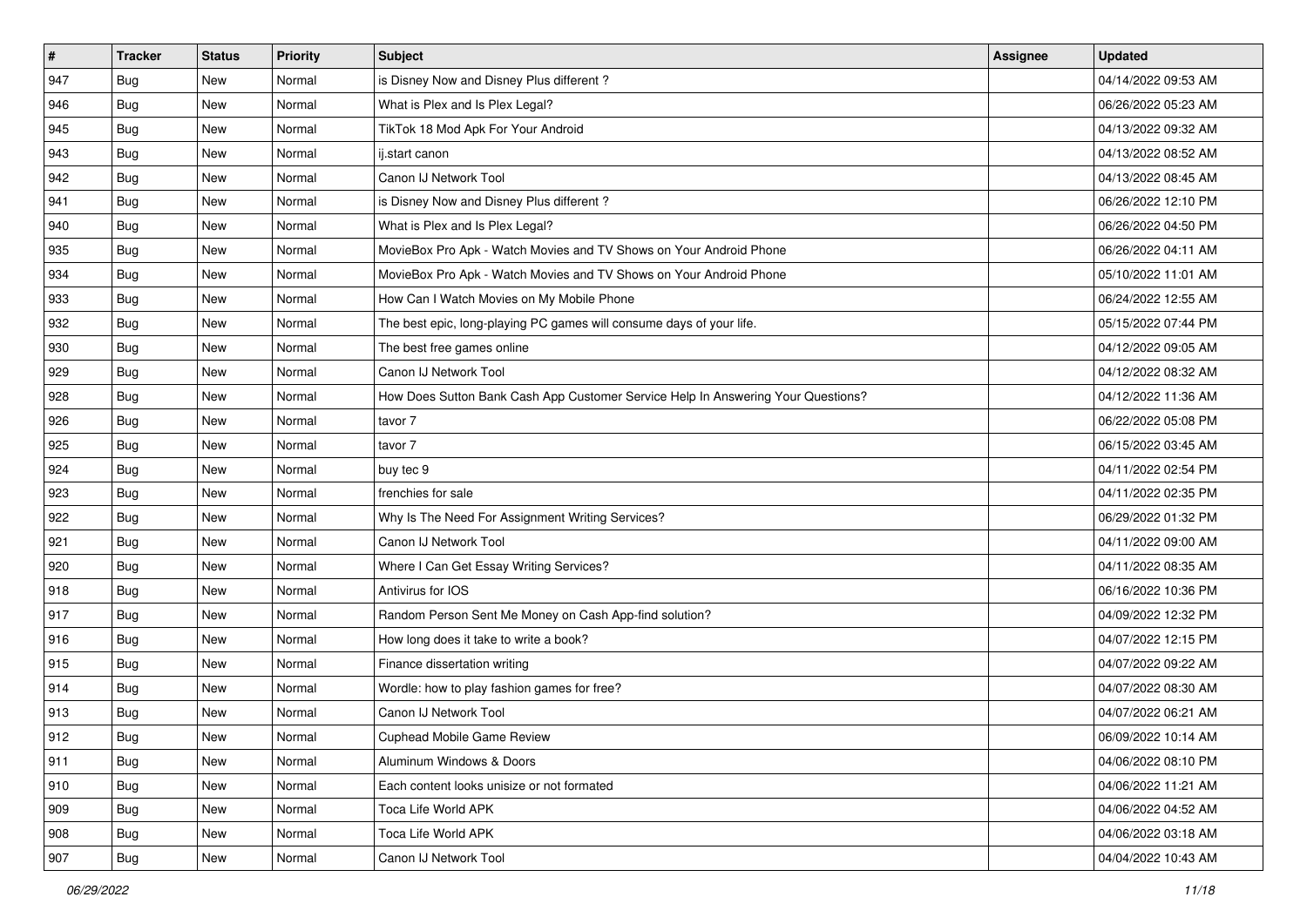| #   | <b>Tracker</b> | <b>Status</b> | <b>Priority</b> | <b>Subject</b>                                                              | Assignee | <b>Updated</b>      |
|-----|----------------|---------------|-----------------|-----------------------------------------------------------------------------|----------|---------------------|
| 906 | <b>Bug</b>     | New           | Normal          | How To Change Cash App From Business To Personal Account For Any Reasons?   |          | 04/04/2022 09:57 AM |
| 905 | Bug            | New           | Normal          | MINI MILITIA MOD APK                                                        |          | 05/19/2022 01:54 PM |
| 898 | Bug            | New           | Normal          | Shadow Fight 2 Mod APK                                                      |          | 04/02/2022 09:17 AM |
| 895 | Bug            | New           | Normal          | Cash App Scams                                                              |          | 06/18/2022 02:36 PM |
| 893 | Bug            | New           | Normal          | klingeltone                                                                 |          | 04/13/2022 11:06 AM |
| 892 | Bug            | New           | Normal          | Good game                                                                   |          | 04/01/2022 09:15 AM |
| 891 | <b>Bug</b>     | New           | Normal          | The most interesting game today, have you tried it?                         |          | 04/01/2022 09:17 AM |
| 889 | Bug            | New           | Normal          | What is Plex and how it's work?                                             |          | 04/01/2022 09:14 AM |
| 888 | <b>Bug</b>     | New           | Normal          | Is the Fox News Channel on Roku free?                                       |          | 06/28/2022 06:58 PM |
| 887 | <b>Bug</b>     | New           | Normal          | What is Plex and how it's work?                                             |          | 04/01/2022 09:16 AM |
| 886 | <b>Bug</b>     | New           | Normal          | Is the Fox News Channel on Roku free?                                       |          | 06/28/2022 09:36 PM |
| 885 | <b>Bug</b>     | New           | Normal          | How to Install the Tele Latino App For Android                              |          | 03/28/2022 04:10 AM |
| 884 | Bug            | New           | Normal          | Why do Subway Surfers popular                                               |          | 04/01/2022 09:16 AM |
| 883 | <b>Bug</b>     | New           | Normal          | Langweilen Sie sich jemals bei der gleichen alten Schriftart auf Instagram? |          | 04/01/2022 09:16 AM |
| 882 | <b>Bug</b>     | New           | Normal          | How to change bank account on cash app?                                     |          | 04/01/2022 09:16 AM |
| 880 | Bug            | New           | Normal          | Why do Subway Surfers popular                                               |          | 04/01/2022 09:16 AM |
| 878 | Bug            | New           | Normal          | Wie ist instazoom hilfreich beim Herunterladen von Instagram-Profilbildern  |          | 04/08/2022 09:28 PM |
| 876 | Bug            | New           | Normal          | Download Full-Size Profile Pictures of Your Favorite Users With InstaDP     |          | 04/01/2022 09:12 AM |
| 875 | <b>Bug</b>     | New           | Normal          | Red ball game                                                               |          | 04/01/2022 09:15 AM |
| 874 | <b>Bug</b>     | New           | Normal          | Cómo descargar Minecraft Apk                                                |          | 06/26/2022 08:01 AM |
| 873 | <b>Bug</b>     | New           | Normal          | Klingeltöne mp3                                                             |          | 04/13/2022 11:03 AM |
| 872 | <b>Bug</b>     | New           | Normal          | Poppy Playtime Horror Game Free                                             |          | 04/01/2022 09:11 AM |
| 870 | Bug            | New           | Normal          | Mahjong Solitaire                                                           |          | 04/01/2022 09:12 AM |
| 869 | Bug            | New           | Normal          | Sonnerie Post Malone 2022                                                   |          | 04/13/2022 11:05 AM |
| 865 | <b>Bug</b>     | New           | Normal          | Canon IJ Printer Utility                                                    |          | 05/18/2022 07:24 PM |
| 864 | Bug            | New           | Normal          | Canon IJ Network Tool                                                       |          | 04/01/2022 09:14 AM |
| 863 | <b>Bug</b>     | New           | Normal          | Canon IJ Network Tool                                                       |          | 04/01/2022 09:12 AM |
| 862 | Bug            | New           | Normal          | none                                                                        |          | 04/01/2022 09:11 AM |
| 859 | Bug            | New           | Normal          | Canon IJ Network Tool                                                       |          | 04/01/2022 09:13 AM |
| 857 | Bug            | New           | Normal          | Welcome to the world of classic retro games                                 |          | 04/01/2022 09:13 AM |
| 856 | Bug            | New           | Normal          | Online Classes Assistance Help For Student                                  |          | 04/01/2022 09:13 AM |
| 855 | <b>Bug</b>     | New           | Normal          | Online Classes Assistance Help For Student                                  |          | 04/01/2022 09:13 AM |
| 854 | Bug            | New           | Normal          | How To Resolve Password Problems Through Facebook Customer Service?         |          | 04/09/2022 06:11 PM |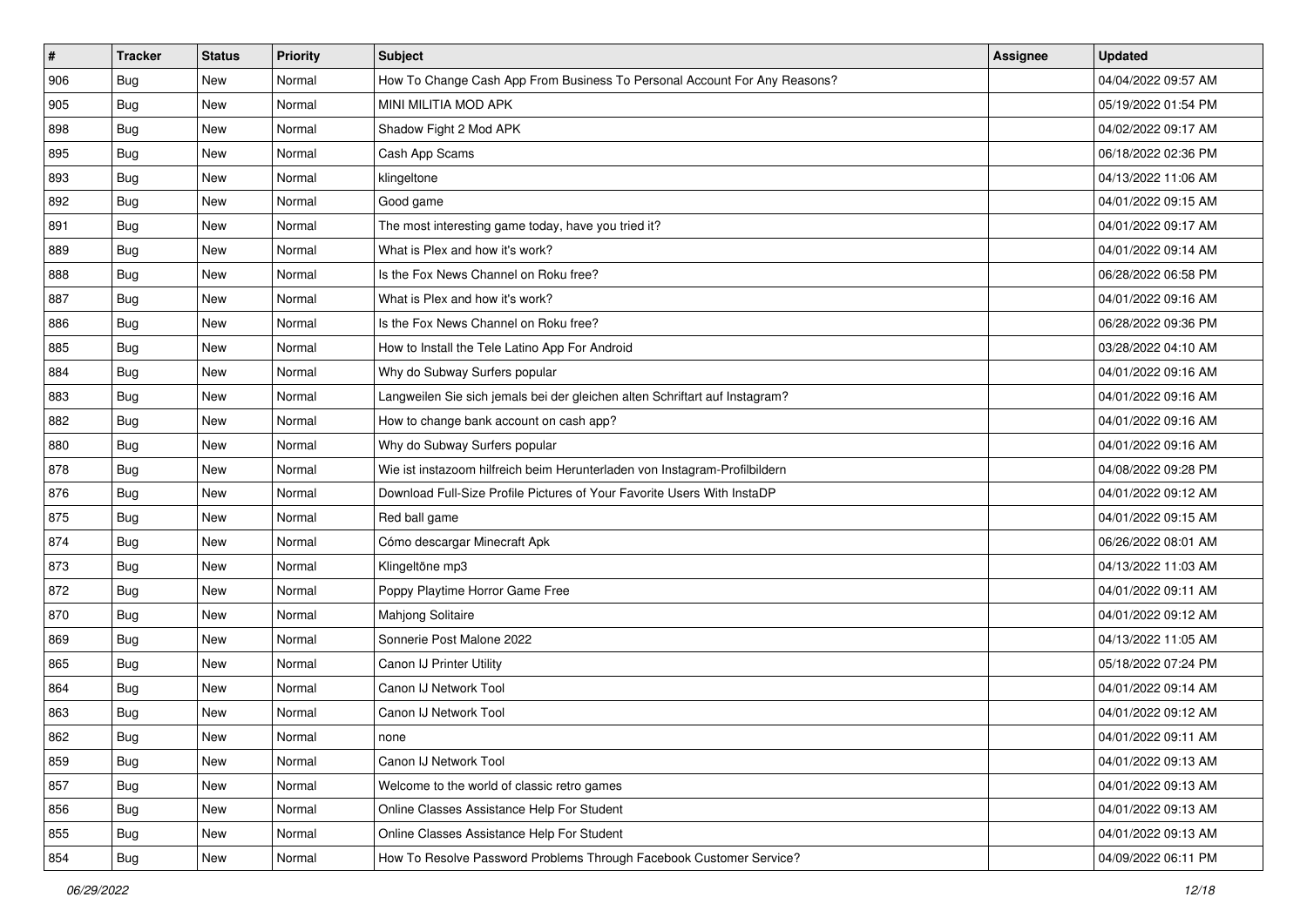| #   | <b>Tracker</b> | <b>Status</b> | Priority | Subject                                                                          | Assignee | <b>Updated</b>      |
|-----|----------------|---------------|----------|----------------------------------------------------------------------------------|----------|---------------------|
| 853 | <b>Bug</b>     | New           | Normal   | what is dr laser                                                                 |          | 04/01/2022 09:13 AM |
| 852 | <b>Bug</b>     | New           | Normal   | How to cancel your French Bee flight within 24 hours?                            |          | 04/01/2022 09:13 AM |
| 851 | Bug            | New           | Normal   | Laden Sie den kostenlosen MP3-Klingelton für Ihr Mobiltelefon herunter           |          | 04/01/2022 09:14 AM |
| 850 | <b>Bug</b>     | New           | Normal   | Puppy Playtime APK Android                                                       |          | 04/01/2022 09:14 AM |
| 849 | Bug            | New           | Normal   | FutEmax App Apk - Watch Soccer, Fantasy Football, And More On Your Mobile Device |          | 04/01/2022 09:04 AM |
| 844 | <b>Bug</b>     | New           | Normal   | To know Chime Routing Number call on the helpline number                         |          | 04/01/2022 08:58 AM |
| 843 | Bug            | New           | Normal   | Canon IJ Network Tool                                                            |          | 04/01/2022 08:58 AM |
| 842 | <b>Bug</b>     | New           | Normal   | Join the fun game                                                                |          | 04/01/2022 08:58 AM |
| 841 | <b>Bug</b>     | New           | Normal   | How do I activate FOX NOW?                                                       |          | 04/01/2022 08:58 AM |
| 840 | Bug            | New           | Normal   | Is Tubi really free and legal?                                                   |          | 04/01/2022 08:58 AM |
| 839 | <b>Bug</b>     | New           | Normal   | How do I activate FOX NOW?                                                       |          | 04/01/2022 08:58 AM |
| 838 | Bug            | New           | Normal   | Celebrity Hunter Mod apk - Como instalá-lo                                       |          | 04/01/2022 08:58 AM |
| 836 | Bug            | New           | Normal   | What Is The Required Amount To Pay As Cash App Clearance Fee?                    |          | 04/01/2022 09:00 AM |
| 835 | <b>Bug</b>     | New           | Normal   | Build your strong army with Taming io                                            |          | 04/01/2022 08:59 AM |
| 834 | <b>Bug</b>     | New           | Normal   | Grasp the secret to relieve stress and fatigue                                   |          | 04/01/2022 08:57 AM |
| 833 | Bug            | New           | Normal   | Does Direct Deposit Hit Chime- seek Chime Customer Service                       |          | 04/01/2022 08:59 AM |
| 832 | <b>Bug</b>     | New           | Normal   | Choque Royale Mod Apk                                                            |          | 04/01/2022 08:59 AM |
| 831 | Bug            | New           | Normal   | Build and shoot                                                                  |          | 05/29/2022 04:47 PM |
| 830 | <b>Bug</b>     | New           | Normal   | Poppy Playtime APK                                                               |          | 06/27/2022 10:31 PM |
| 828 | <b>Bug</b>     | New           | Normal   | Nursery management                                                               |          | 06/28/2022 12:10 PM |
| 827 | <b>Bug</b>     | New           | Normal   | Come To Know The Required Steps To Unlock Cash App Account                       |          | 04/01/2022 08:59 AM |
| 826 | <b>Bug</b>     | New           | Normal   | How to Dowload MXL TV Premium                                                    |          | 05/26/2022 03:34 PM |
| 825 | Bug            | New           | Normal   | Lucky Patcher Download                                                           |          | 06/26/2022 06:09 PM |
| 822 | <b>Bug</b>     | New           | Normal   | Dowload Your Boyfriend Game                                                      |          | 06/28/2022 04:56 AM |
| 821 | Bug            | New           | Normal   | Nicoo - A Review of the Popular Battle Royale Game                               |          | 06/28/2022 08:30 AM |
| 820 | Bug            | New           | Normal   | Metal Slug Apk para Android                                                      |          | 06/29/2022 12:55 PM |
| 819 | <b>Bug</b>     | New           | Normal   | Metal Slug Apk para Android                                                      |          | 06/27/2022 09:35 AM |
| 817 | I Bug          | New           | Normal   | Pacman 30th Anniversary                                                          |          | 06/28/2022 09:20 AM |
| 816 | <b>Bug</b>     | New           | Normal   | Play Scribble io fun with everyone                                               |          | 06/28/2022 03:20 PM |
| 811 | Bug            | New           | Normal   | Canon IJ Network Tool                                                            |          | 06/28/2022 06:12 AM |
| 809 | Bug            | New           | Normal   | Smash Karts - immerse yourself in the exciting race                              |          | 06/28/2022 09:57 AM |
| 808 | <b>Bug</b>     | New           | Normal   | Sinnvolle Guten-Morgen-Grüße                                                     |          | 06/28/2022 10:45 PM |
| 807 | <b>Bug</b>     | New           | Normal   | 1v1Battle is a strategic action 'Build and shoot' game                           |          | 06/27/2022 06:52 AM |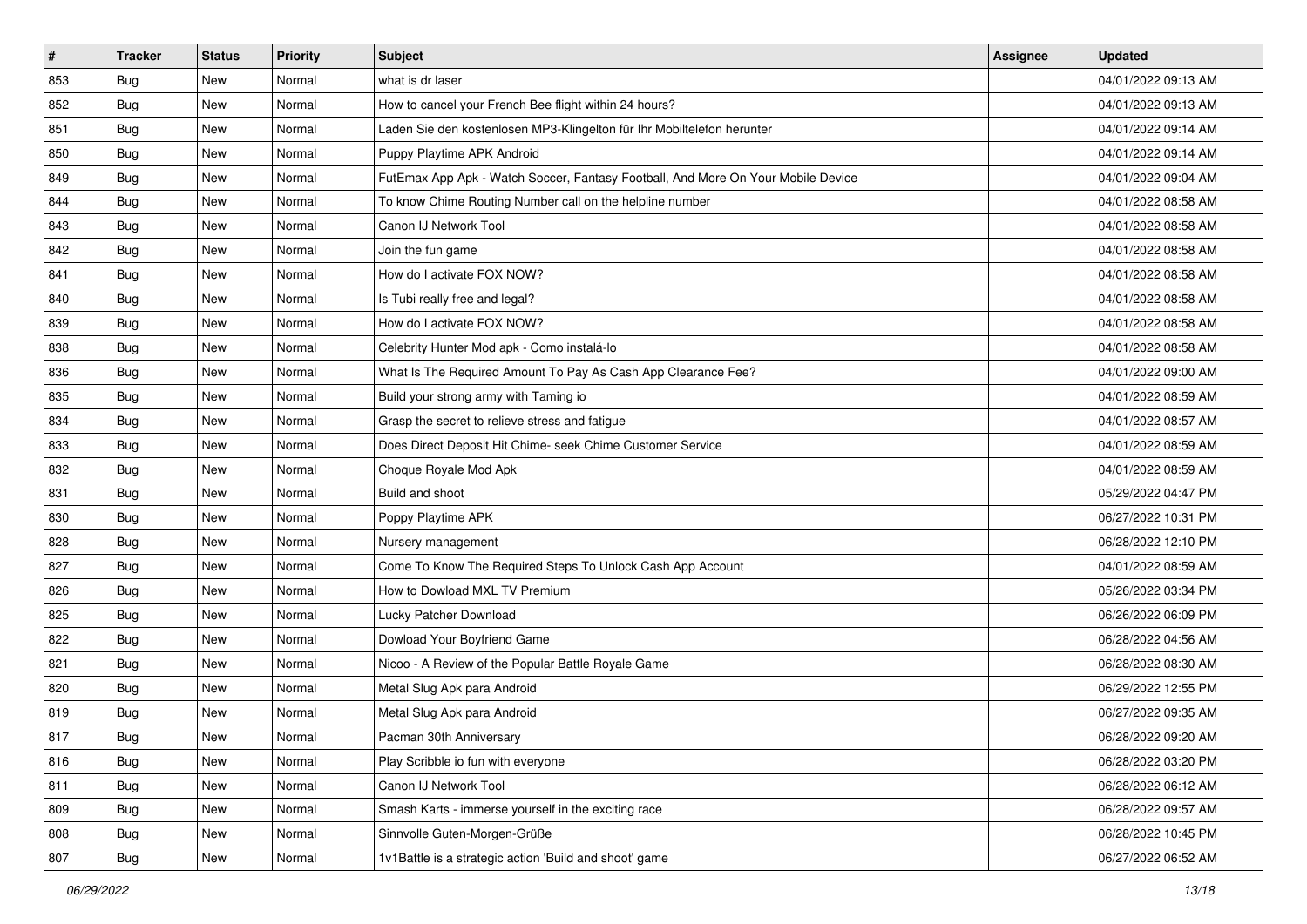| #   | <b>Tracker</b> | <b>Status</b> | <b>Priority</b> | <b>Subject</b>                                                                | <b>Assignee</b> | <b>Updated</b>      |
|-----|----------------|---------------|-----------------|-------------------------------------------------------------------------------|-----------------|---------------------|
| 804 | <b>Bug</b>     | New           | Normal          | Review                                                                        |                 | 06/29/2022 03:32 AM |
| 802 | Bug            | New           | Normal          | Who Is an ETL Engineer                                                        |                 | 06/28/2022 02:03 AM |
| 801 | Bug            | New           | Normal          | Who Is an ETL Engineer                                                        |                 | 06/27/2022 12:25 PM |
| 800 | <b>Bug</b>     | New           | Normal          | Who Is an ETL Engineer                                                        |                 | 06/29/2022 08:54 AM |
| 799 | Bug            | New           | Normal          | Who Is an ETL Engineer                                                        |                 | 06/28/2022 02:51 AM |
| 798 | <b>Bug</b>     | New           | Normal          | Who Is an ETL Engineer                                                        |                 | 06/29/2022 02:44 AM |
| 796 | Bug            | New           | Normal          | How Does Cash App ++ actually work and What is the process of it              |                 | 06/29/2022 05:10 AM |
| 795 | <b>Bug</b>     | New           | Normal          | Drift Boss - Exciting Race                                                    |                 | 06/26/2022 06:32 PM |
| 792 | <b>Bug</b>     | New           | Normal          | What is Google Camera Mod?                                                    |                 | 06/27/2022 10:20 AM |
| 791 | Bug            | New           | Normal          | Samsnung TV Plus is not working                                               |                 | 04/01/2022 09:03 AM |
| 790 | <b>Bug</b>     | New           | Normal          | My app                                                                        |                 | 04/01/2022 09:03 AM |
| 789 | Bug            | New           | Normal          | Full version                                                                  |                 | 06/28/2022 10:51 PM |
| 788 | Bug            | New           | Normal          | Intro Maker Mod APK                                                           |                 | 06/28/2022 04:21 AM |
| 787 | <b>Bug</b>     | New           | Normal          | Assured Assignment Help                                                       |                 | 06/29/2022 09:56 AM |
| 786 | <b>Bug</b>     | New           | Normal          | Best Assignment Help in Australia & UK                                        |                 | 06/21/2022 09:28 PM |
| 785 | Bug            | New           | Normal          | How To Get Money Off Cash App Without Card Or With A Card?                    |                 | 06/28/2022 11:35 AM |
| 784 | <b>Bug</b>     | New           | Normal          | How To Add Money On Cash App Card And Check The Funds?                        |                 | 06/28/2022 12:36 PM |
| 783 | Bug            | New           | Normal          | How Do I Determine The Reasons And Solutions To Fix Cash App Transfer Failed? |                 | 06/29/2022 01:42 PM |
| 782 | <b>Bug</b>     | New           | Normal          | Comment faire une sonnerie téléphonique                                       |                 | 06/29/2022 04:47 PM |
| 781 | <b>Bug</b>     | New           | Normal          | Free Whatsapp Group to Join                                                   |                 | 06/28/2022 11:48 AM |
| 777 | Bug            | New           | Normal          | Obtain driving instructions using Google Maps.                                |                 | 06/29/2022 07:00 AM |
| 776 | <b>Bug</b>     | New           | Normal          | Wibargain                                                                     |                 | 06/28/2022 01:57 PM |
| 775 | Bug            | New           | Normal          | cash app                                                                      |                 | 02/14/2022 08:20 AM |
| 774 | <b>Bug</b>     | New           | Normal          | Follow proper initiatives                                                     |                 | 06/29/2022 12:34 PM |
| 773 | Bug            | New           | Normal          | Spades - Play online free                                                     |                 | 06/28/2022 12:26 PM |
| 772 | Bug            | New           | Normal          | united airlines baggage policy                                                |                 | 06/29/2022 03:40 PM |
| 771 | <b>Bug</b>     | New           | Normal          | united airlines baggage policy                                                |                 | 06/26/2022 07:19 AM |
| 770 | <b>Bug</b>     | New           | Normal          | Canon IJ Network Tool                                                         |                 | 06/29/2022 04:48 AM |
| 769 | Bug            | New           | Normal          | check my cash app                                                             |                 | 06/28/2022 03:29 PM |
| 768 | Bug            | New           | Normal          | Where can you buy best jackets online?                                        |                 | 06/26/2022 01:50 PM |
| 767 | Bug            | New           | Normal          | apkmod                                                                        |                 | 06/28/2022 01:24 AM |
| 766 | <b>Bug</b>     | New           | Normal          | Pobreflix Mod APK Review                                                      |                 | 06/28/2022 08:56 AM |
| 765 | Bug            | New           | Normal          | Follow proper initiatives to check my cash app                                |                 | 06/25/2022 10:08 AM |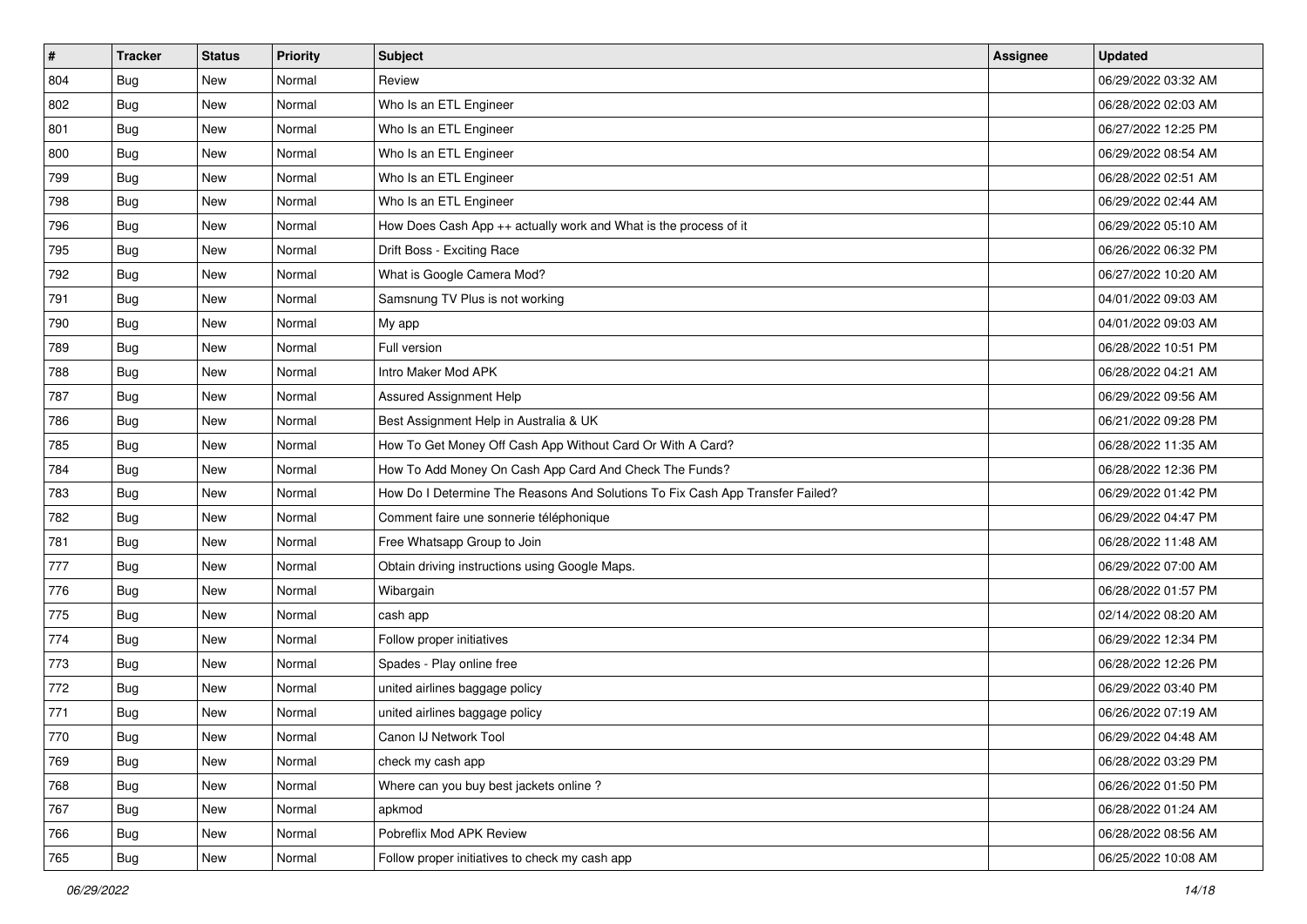| $\pmb{\#}$ | <b>Tracker</b> | <b>Status</b> | <b>Priority</b> | <b>Subject</b>                                                                                      | Assignee | <b>Updated</b>      |
|------------|----------------|---------------|-----------------|-----------------------------------------------------------------------------------------------------|----------|---------------------|
| 764        | Bug            | New           | Normal          | What is available to see what I can watch HBO Max?                                                  |          | 06/28/2022 03:59 AM |
| 763        | Bug            | New           | High            | How to Make a Ringtone on Your iPhone                                                               |          | 06/27/2022 04:16 PM |
| 762        | Bug            | New           | Normal          | How To Add Money To A Cash App Card If Struggling With Low Amount?                                  |          | 06/29/2022 10:53 AM |
| 760        | Bug            | New           | Normal          | apkmod                                                                                              |          | 06/27/2022 04:13 PM |
| 758        | <b>Bug</b>     | New           | Normal          | How Do I Study Consistently For Hours?                                                              |          | 06/27/2022 12:49 AM |
| 757        | <b>Bug</b>     | New           | Normal          | Why Is Issue of Car Maintenance so Famous for the Consumers?                                        |          | 04/01/2022 09:01 AM |
| 754        | Bug            | New           | Normal          | Cómo descargar tonos gratis de teléfono celular                                                     |          | 06/26/2022 01:56 PM |
| 753        | Bug            | New           | Normal          | onlineessaygrader                                                                                   |          | 06/28/2022 05:55 AM |
| 752        | Bug            | New           | Normal          | Plagerism checker                                                                                   |          | 06/26/2022 06:33 PM |
| 750        | Bug            | New           | Normal          | Create a Report Template                                                                            |          | 06/26/2022 04:27 PM |
| 749        | Bug            | New           | Normal          | The Best Bubble Shooter Game for Android                                                            |          | 06/26/2022 12:12 PM |
| 748        | Bug            | New           | Normal          | Il y a quelques façons d'obtenir des sonneries gratuites pour votre iPhone                          |          | 06/26/2022 11:24 PM |
| 747        | Bug            | New           | Normal          | How to Install Tyflex Plus on Your Android Device                                                   |          | 06/26/2022 08:16 AM |
| 744        | <b>Bug</b>     | New           | Normal          | <b>Pixel Survive</b>                                                                                |          | 06/28/2022 05:13 AM |
| 743        | <b>Bug</b>     | New           | Normal          | They promote 'pixel art' contests and a 'game jam' related to the work and figure of Carlos Casares |          | 06/28/2022 12:04 PM |
| 742        | Bug            | New           | Normal          | How Long Does Cash App Support Take To Respond For A Better Support?                                |          | 06/25/2022 11:00 PM |
| 741        | <b>Bug</b>     | New           | Normal          | <b>Blockchain Technology Solutions</b>                                                              |          | 06/26/2022 02:19 AM |
| 739        | <b>Bug</b>     | New           | Normal          | law dissertation help                                                                               |          | 06/27/2022 06:12 PM |
| 738        | Bug            | New           | Normal          | How Much Amount Do I Get Using The Referral Code For Cash App?                                      |          | 06/27/2022 03:58 PM |
| 737        | Bug            | New           | Normal          | How Do I Talk To A Live Person At Facebook If Anything Is Doubtful?                                 |          | 06/27/2022 09:59 PM |
| 736        | Bug            | New           | Normal          | I Want to Edit in My Website (transfer-factor.net) Unfortunately, Unable to Edit It                 |          | 06/24/2022 07:32 AM |
| 735        | Bug            | New           | Normal          | A quick fix of how to get money back from cash app stocks                                           |          | 06/29/2022 03:27 PM |
| 734        | Bug            | New           | Normal          | DR. STRANGE: Multiverse of Scheduling Madness!                                                      |          | 06/28/2022 07:07 AM |
| 733        | <b>Bug</b>     | New           | Normal          | How does one go about getting a book deal?                                                          |          | 06/28/2022 06:35 PM |
| 732        | Bug            | New           | Normal          | Get rectifications steps about why cash app transfer failed                                         |          | 06/26/2022 03:28 PM |
| 731        | Bug            | New           | Normal          | Avail Of Cash App Customer Service If Unable To Down Cash App Mobile App?                           |          | 06/25/2022 08:36 PM |
| 730        | <b>Bug</b>     | New           | Normal          | Canon IJ Network Tool                                                                               |          | 06/26/2022 05:51 PM |
| 729        | <b>Bug</b>     | New           | Normal          | Canon IJ Network Tool                                                                               |          | 06/28/2022 01:10 PM |
| 728        | Bug            | New           | Normal          | Will Cash App refund money if scammed? Hitches With Optimum Ease                                    |          | 06/26/2022 06:15 AM |
| 726        | Bug            | New           | Normal          | Mobile Application Development Services                                                             |          | 06/28/2022 04:44 PM |
| 724        | Bug            | New           | Normal          | Dial Chime Customer support number for a quick response                                             |          | 06/29/2022 03:31 AM |
| 721        | <b>Bug</b>     | New           | Normal          | Cómo instalar un Mod Apk                                                                            |          | 06/24/2022 09:39 PM |
| 720        | <b>Bug</b>     | New           | Normal          | How does Cash App Phone Number provide a quick treatment?                                           |          | 06/27/2022 08:02 AM |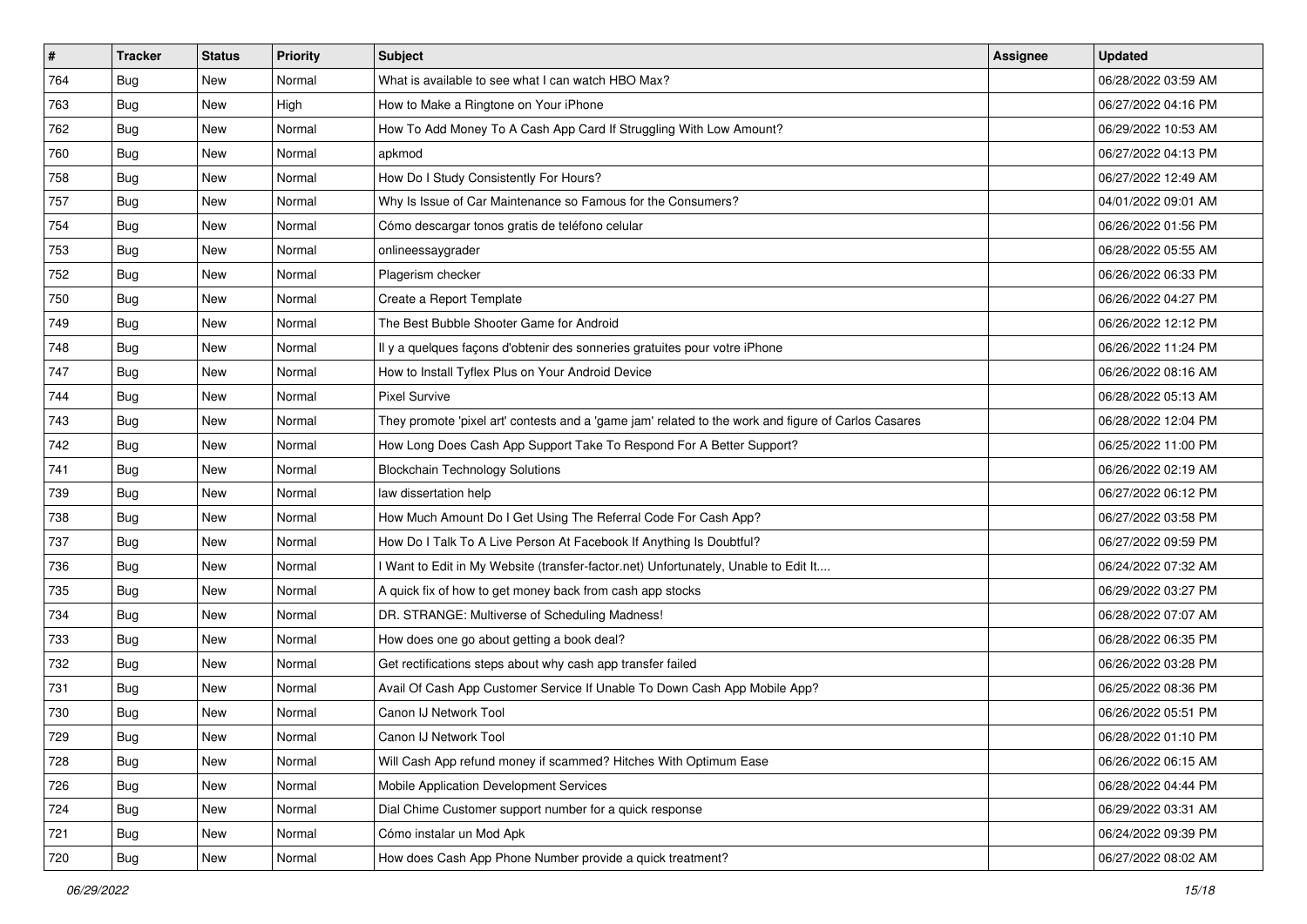| $\sharp$ | <b>Tracker</b> | <b>Status</b> | <b>Priority</b> | Subject                                                                      | Assignee | <b>Updated</b>      |
|----------|----------------|---------------|-----------------|------------------------------------------------------------------------------|----------|---------------------|
| 719      | Bug            | New           | Normal          | How Do I Send \$5000 Through Cash App Account With Ease?                     |          | 06/26/2022 10:14 PM |
| 717      | Bug            | New           | Normal          | Disney Plus Apk - Watch Movies and TV Shows on Your Device                   |          | 06/29/2022 03:10 PM |
| 716      | Bug            | New           | Normal          | La celebración de un BabyShower.                                             |          | 06/27/2022 12:29 PM |
| 715      | Bug            | New           | Normal          | Puppy Playtime Descargar gratis                                              |          | 06/28/2022 10:46 PM |
| 714      | <b>Bug</b>     | New           | Normal          | Cuevana 3 Premium - Enjoy Your Favorite Movies and TV Shows on Your Smart TV |          | 06/27/2022 11:43 PM |
| 712      | Bug            | New           | Normal          | <b>Tips and Tricks</b>                                                       |          | 06/28/2022 02:40 AM |
| 711      | Bug            | New           | Normal          | Human Fall Flat Apk Download                                                 |          | 06/28/2022 08:27 PM |
| 710      | <b>Bug</b>     | New           | Normal          | Take Necessary Assistance If You Are Unable Activate Cash App Card           |          | 06/25/2022 09:26 PM |
| 709      | Bug            | New           | Normal          | How To Load Cash App Card At Walmart Without Having To Face Any Hassle?      |          | 06/29/2022 03:26 AM |
| 708      | Bug            | New           | Normal          | Efficient ways to proceed with the cash app dispute process?                 |          | 06/29/2022 10:24 AM |
| 706      | Bug            | New           | Normal          | How Can You Cancel A Cash App Payment Without Any Prior Information?         |          | 06/26/2022 09:13 AM |
| 705      | Bug            | New           | Normal          | wuxiaworld                                                                   |          | 06/28/2022 06:56 AM |
| 704      | Bug            | New           | Normal          | Reach support team of Chime Customer Service for instant help                |          | 06/29/2022 05:49 AM |
| 703      | Bug            | New           | Normal          | For real-time help, dial Facebook customer service number                    |          | 06/29/2022 12:30 AM |
| 702      | Bug            | New           | Normal          | Avail Chime Customer Service to know How To Get Chime Bank Statement         |          | 06/28/2022 04:58 AM |
| 701      | Bug            | New           | Normal          | Why Law Essay Helper UK is Necessary?                                        |          | 06/28/2022 08:12 AM |
| 700      | Bug            | New           | Normal          | Cómo descargar Poppy Playtime                                                |          | 04/01/2022 09:30 AM |
| 699      | Bug            | New           | Normal          | Would you be able to utilize Cash App Twitch?                                |          | 06/29/2022 03:27 PM |
| 697      | <b>Bug</b>     | New           | Normal          | How to Descargar Pura TV For Android                                         |          | 06/28/2022 04:43 PM |
| 696      | Bug            | New           | Normal          | How to Install the TuMangaOnline App                                         |          | 06/29/2022 03:12 PM |
| 695      | Bug            | New           | Normal          | Refer Listas IPTV Apk                                                        |          | 06/29/2022 06:50 AM |
| 692      | Bug            | New           | Normal          | Esports 888b                                                                 |          | 06/12/2022 10:04 AM |
| 691      | Bug            | New           | Normal          | tea garden dublin                                                            |          | 04/01/2022 09:31 AM |
| 690      | Bug            | New           | Normal          | campervan hire                                                               |          | 06/28/2022 11:55 AM |
| 689      | Bug            | New           | Normal          | How to use twitch.tv/activate?                                               |          | 06/28/2022 10:48 PM |
| 688      | Bug            | New           | Normal          | How to use twitch.tv/activate?                                               |          | 06/24/2022 04:16 AM |
| 687      | Bug            | New           | Normal          | How to use twitch.tv/activate?                                               |          | 06/29/2022 09:03 AM |
| 686      | <b>Bug</b>     | New           | Normal          | Welcome To The Most Demandable Mahipalpur Escorts Agency                     |          | 06/27/2022 03:45 PM |
| 684      | <b>Bug</b>     | New           | Normal          | Difference between paper map and online map                                  |          | 06/29/2022 09:46 AM |
| 682      | Bug            | New           | Normal          | Does Facebook customer service live chat allow to speak with someone?        |          | 06/29/2022 09:56 AM |
| 679      | Bug            | New           | Normal          | Word Finder helps you to play word games better                              |          | 04/01/2022 09:34 AM |
| 678      | <b>Bug</b>     | New           | Normal          | How to be a winner in buidnow gg                                             |          | 06/28/2022 10:22 AM |
| 677      | <b>Bug</b>     | New           | Normal          | Logo Design Services Near Me                                                 |          | 06/29/2022 11:58 AM |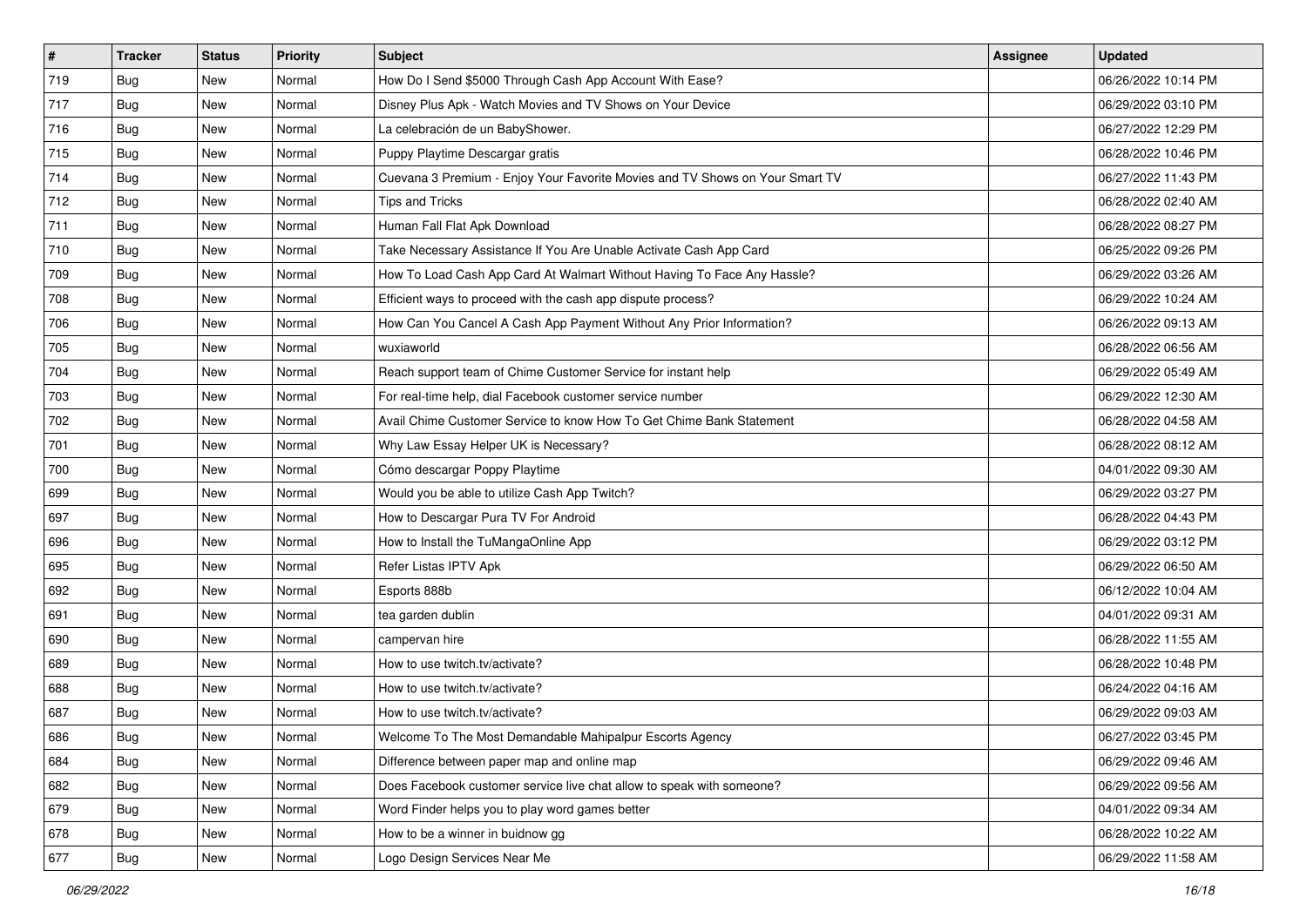| #   | <b>Tracker</b> | <b>Status</b> | Priority | <b>Subject</b>                                                                   | Assignee | <b>Updated</b>      |
|-----|----------------|---------------|----------|----------------------------------------------------------------------------------|----------|---------------------|
| 676 | <b>Bug</b>     | New           | Normal   | Does Facebook customer service live chat allow to speak with someone?            |          | 04/01/2022 09:39 AM |
| 675 | Bug            | New           | Normal   | What Are Smart Tactics To Fix Cash App Transfer Failed Hurdles?                  |          | 06/27/2022 09:51 AM |
| 673 | Bug            | New           | Normal   | Learn the basics of pixel art - Clear grid                                       |          | 06/29/2022 09:44 AM |
| 672 | <b>Bug</b>     | New           | Normal   | The easiest way to delete ringtones on iPhone                                    |          | 06/28/2022 08:44 PM |
| 670 | Bug            | New           | Normal   | JTWhatsApp Apk - The New and Improved WhatsApp                                   |          | 06/28/2022 12:32 PM |
| 668 | <b>Bug</b>     | New           | Normal   | Get to know Cash App Refund Process here                                         |          | 06/29/2022 07:21 AM |
| 667 | <b>Bug</b>     | New           | Normal   | What Is a Ringtone?                                                              |          | 06/29/2022 12:34 AM |
| 666 | Bug            | New           | Normal   | 470+ pages à colorier de Noël                                                    |          | 06/28/2022 10:02 AM |
| 664 | Bug            | New           | Normal   | Tea TV Apk Download - The Best Way to Watch Movies Offline                       |          | 06/28/2022 04:09 PM |
| 662 | Bug            | New           | Normal   | Oreo TV Download - The Easiest Way to Watch Live TV                              |          | 06/27/2022 03:14 PM |
| 661 | Bug            | New           | Normal   | Turbo VPN MOD APK Download                                                       |          | 06/29/2022 11:57 AM |
| 660 | <b>Bug</b>     | New           | Normal   | Anchovies Nutrition Facts And Health Benefits                                    |          | 04/01/2022 09:40 AM |
| 659 | Bug            | New           | Normal   | Olive Oil Properties And Health Benefits                                         |          | 06/29/2022 11:15 AM |
| 658 | <b>Bug</b>     | New           | Normal   | Watermelon Nutrition Facts And Health Benefits                                   |          | 06/28/2022 01:57 AM |
| 657 | <b>Bug</b>     | New           | Normal   | Coconut Nutrition Facts And Health Benefits                                      |          | 06/29/2022 05:05 PM |
| 656 | Bug            | New           | Normal   | Kiwi Nutrition Facts And Health Benefits                                         |          | 06/28/2022 08:54 PM |
| 655 | <b>Bug</b>     | New           | Normal   | <b>Eggplant Health Benefits</b>                                                  |          | 06/29/2022 08:18 AM |
| 653 | Bug            | New           | Normal   | Jujube (Jinjoles): Properties And Health Benefits                                |          | 06/27/2022 08:47 AM |
| 652 | <b>Bug</b>     | New           | Normal   | Sesame Health Benefits                                                           |          | 06/28/2022 03:01 AM |
| 651 | Bug            | New           | Normal   | Salmon Health Benefits                                                           |          | 06/28/2022 05:49 PM |
| 650 | Bug            | New           | Normal   | <b>Cherries Health Benefits</b>                                                  |          | 06/29/2022 11:13 AM |
| 645 | Bug            | New           | Normal   | thong tin chinh xac nhat hom nay                                                 |          | 06/28/2022 02:48 PM |
| 644 | <b>Bug</b>     | New           | Normal   | <b>TeaTV App Review</b>                                                          |          | 06/27/2022 11:47 AM |
| 643 | <b>Bug</b>     | New           | Normal   | Oreo TV Apk Download                                                             |          | 06/28/2022 04:57 PM |
| 642 | <b>Bug</b>     | New           | Normal   | thong tin thoi tiet ngay hom nay                                                 |          | 06/27/2022 10:03 AM |
| 641 | Bug            | New           | Normal   | Get Best Economics Dissertation Writing Service                                  |          | 06/25/2022 10:04 AM |
| 640 | Bug            | New           | Normal   | play game with me                                                                |          | 06/28/2022 06:33 AM |
| 639 | <b>Bug</b>     | New           | Normal   | thong tin chinh xac                                                              |          | 06/29/2022 02:44 AM |
| 638 | Bug            | New           | Normal   | Run 3 game                                                                       |          | 06/26/2022 06:31 AM |
| 636 | <b>Bug</b>     | New           | Normal   | What is the most popular furniture color?                                        |          | 06/25/2022 04:57 PM |
| 635 | Bug            | New           | Normal   | Buy Steroids Online with OurMedicnes.com   Best Quality Steroids                 |          | 06/29/2022 12:17 AM |
| 634 | <b>Bug</b>     | New           | Normal   | Buy Vidalista Tablets (Tadalafil) at [\$25 OFF + Free Shipping] Vidalistatablets |          | 06/29/2022 02:25 AM |
| 633 | <b>Bug</b>     | New           | Normal   | How i can i solve my issue                                                       |          | 04/01/2022 09:38 AM |